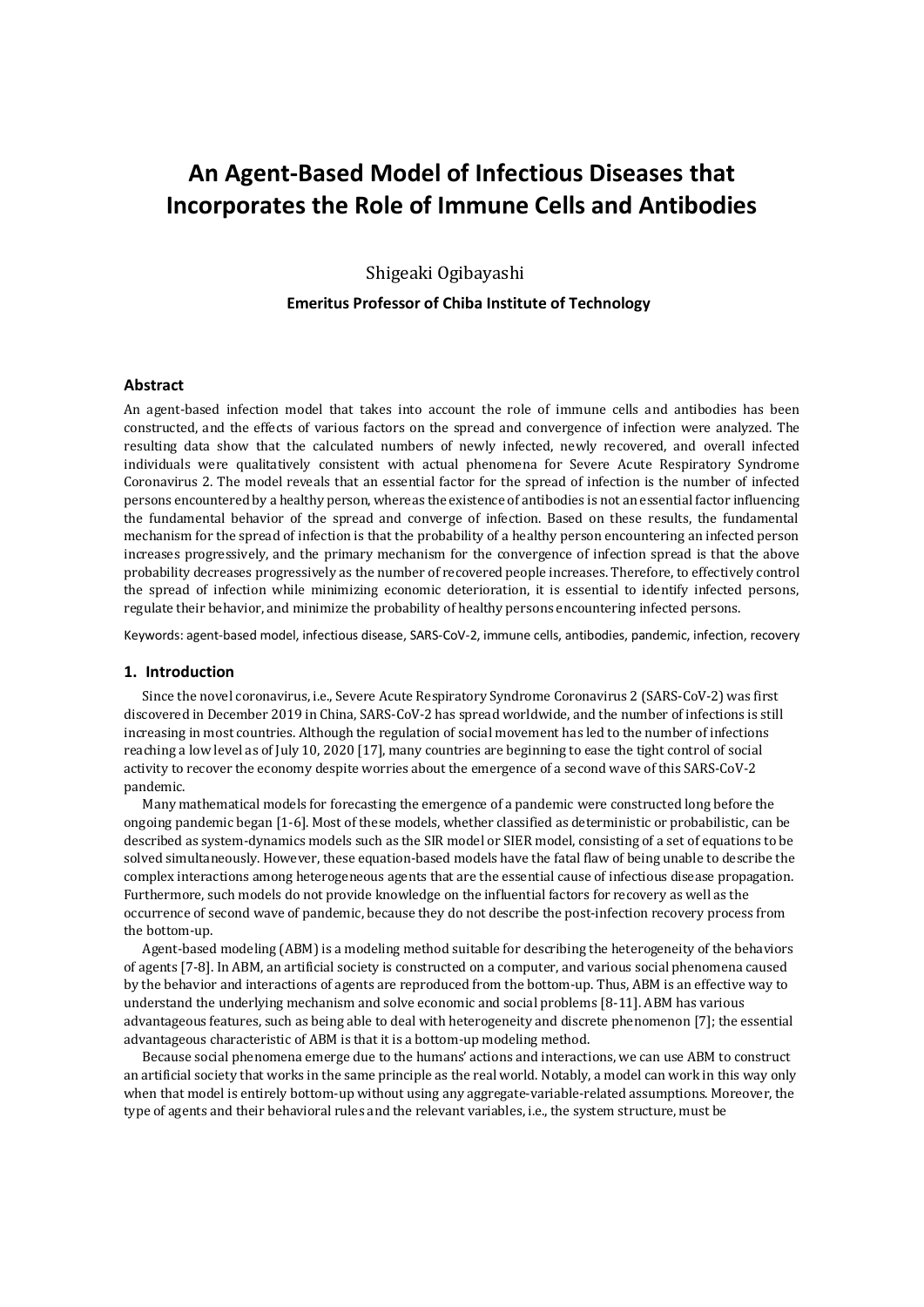incorporated as realistic as possible that reflects the micro-level phenomena to reproduce the macro-phenomena [9-11].

Although ABM has also been applied to the problem of disease [12-15], most of the resulting models are not fully bottom-up in that they employed aggregate-variable-related assumptions. In the few cases, the applied ABM was entirely bottom-up regarding the spatial interaction among agents. However, it does not model the postinfection recovery process using a fully bottom-up method, meaning that the infected were assumed to become immune at a certain period and never be infected again [12]. Thus, although models of this type can mimic the spatial interactions among agents that cause infection, they cannot reproduce the specific behaviors that increase or decrease the numbers of newly infected, newly recovered, and total infected persons without using macroscopic assumptions. Moreover, such models cannot predict the emergence of the second wave of a pandemic after easing regulations concerning social movement.

According to statistical data [17], the number of total infected, newly infected, and newly cured persons peaked at different periods [17]. Conventional models cannot explain these features without using macroscopic assumptions, neither the equation-base model nor the ABM model.

According to the medical findings, when a person is infected, the viruses enter the host's body and keep replicating, increasing the number. Regarding the function of innate immune cells and antibodies, it is well known [16] that innate immune cells are the first to attack the virus, followed by antibodies' attack. Typically, antibodies are produced after a certain period, and they join the fight against the virus. The research data also shows that most recovered individuals had a weak antibody response, indicating that the number of recovered individuals with antibodies is small [18].

Based on these medical findings, the fundamental substance that characterize the infectious state is the virus, and the essential factors that characterize the recovery process are immune cells and antibodies. However, there seems almost no epidemic models previously reported that takes into account these micro-factors. Based on this idea, the present research developed an agent-based model that incorporates the role of immune cells and antibodies and the number of viruses, and compared the resulting data with real-world statistical data. The underlying mechanism of infection spread and conversion and the conditions for balancing infection control and promotion of the economy are discussed.

## **2. The model**

### **2.1 Model outline**

This model features that it considers the role of immune cells and antibodies and the number of viruses. On the other hand, the interaction among agents is simplified, assuming random movement of agents. The attribute variables of agents and parameter values are presented in Table 1, where the variables that are defined by a uniform random number are agent-specific variables. The characteristic variables calculated in the model are given in Table2.

In this model, human agent is an only object that moves randomly in the two-dimensional space of 1km<sup>2</sup> every period. The number of human-agent is assumed to be 2000, and their initial positions in the 2-dimensional space are assigned randomly for each agent. The movement distance and the direction are assigned every period by a uniform random number as given in Table 1. One of the individual humans is initially an infected agent, having many viruses, i.e., viral particles, the number of which is an attribute variable. An agent is assumed to meet with another agent to become a neighbor when located within the critical distance which is assumed 5m. The infected human is assumed to release a part of the viruses every period at a predetermined virus-releasing rate in the form of a cough or other means. Thus, any agent who meets the infected neighbor receives a portion of the released viruses at a predetermined virus-absorbing rate, becoming a newly infected agent. A decrease in the virus-absorbing rate corresponds to wearing masks or face shields in the real world. The increasing increment of the number of viruses transferred from the infected to a healthy individual is assumed as given by equation (1).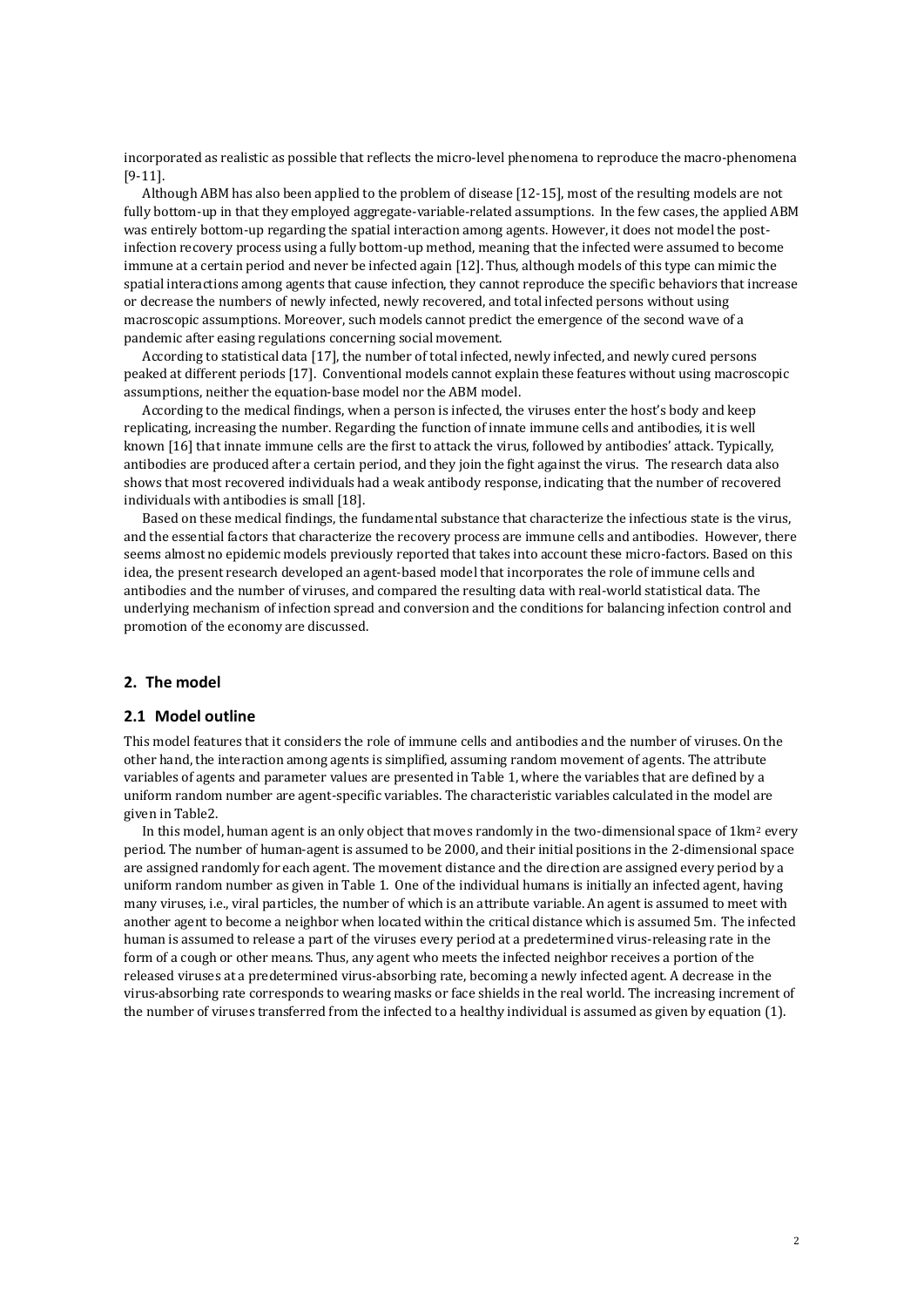$$
\Delta N^{i}_{\text{Infected}}(t) = \sum_{\text{jeneighbors}} N^{j}_{\text{VP}}(t)^{*} Rate^{j}_{\text{Release}} * Rate^{i}_{\text{absorb}}
$$
\n(1)  
\nwhere,  $\Delta N^{i}_{\text{Infected}}(t)$ : number of viruses of agent *i* transferred from neighbor agents at the time *t*  
\n $N_{\text{VP}}^{j}(t)$ : number of viruses of agent *j* at the time *t*

*i Infected*

: *j Release j VP*  $\Delta N^i_{\text{Infected}}(t)$ : number of viruses of agent i<br>  $N_{VP}^i(t)$ : number of viruses of agent j at t<br> *Rate<sup>j</sup>*<sub>Release</sub>: virus releasing rate of agent j : *i absorb*  $N_{vp}^{\quad j}(t)$ : number of viruses of agent j at<br>Rate<sup>j</sup><sub>Release</sub>: virus releasing rate of agent j<br>Rate<sup>i</sup><sub>absorb</sub>: virus absorbing rate of agent i

If an agent is infected, immune cells attack the viruses at every time step, reducing them at a predetermined virus-attack rate of immune cells or antibodies. The decreasing increment of the number of viruses at the time t is assumed as given by equation (2). Here, virus attack rate takes different values if antibodies are present or not. Antibodies are assumed to emerge that attack the viruses with a much larger rate than that of immune cells, after a predetermined antibody-emerging period, if agent's viral particles exist more than the minimum number. This minimum number of viruses for the antibody emergence is assumed as the product of the number of viruses and the predetermined minimum-virus-count-multiple. The condition for the emergence of antibodies is assumed as given by equation (3).<br>  $\Delta N^i_{VP}(t) = N^i_{VP}(t)^* Rate^i_{atack}$  (2) given by equation (3).<br>  $\Delta N^i_{VP}(t) = N^i_{VP}(t)^* Rate^i_{attack}$ a predetermined antibody-emerging period, if agent's viral particles exist more than the minimum number<br>
minimum number of viruses for the antibody emergence is assumed as the product of the number of virus<br>
the predeterm mined minim<br>ation (3).<br> $N^i_{vp}(t) * R^i_{vp}(t)$ :<br> $\Delta N^i_{vp}(t)$ : edetermined minimum-virus-count-multiple. The condition for the emergence of antibodies is assume<br>by equation (3).<br> $P(t) = N^{i}_{VP}(t)^{*} Rate^{i}_{attack}$  (2)<br>where,  $\Delta N^{i}_{VP}(t)$ : Decreasing increment of the number of viruses during the t

$$
\Delta N^{\prime}{}_{VP}(t) = N^{\prime}{}_{VP}(t) * Rate^{\prime}{}_{attack} \tag{2}
$$

*i VP* tion (3).<br>  $N^{i}_{VP}(t) * Rate^{i}_{attack}$ <br>  $\Delta N^{i}_{VP}(t)$ : Decreasing increment of the number of viruses Rate<sup>i</sup><sub>attack</sub> = Virus attack rate of immune cells or antibodies  $\Delta N^i_{\quad VP}(t)$ : Decreasing increment of the number of viruses during the time step<br>
Rate<sup>i</sup><sub>attack</sub> = Virus attack rate of immune cells or antibodies<br>
> t<sup>i</sup><sub>antibody\_emerging</sub> and  $N^i_{VP}(t) > N^i_{VP}(t^i_{injected})^*$ Multiple<sup>i</sup><sub>an</sub> *where,*  $\Delta N'_{VP}(t)$ : Decreasing increment of the number of v<br>  $Rate^i_{attack} = Virus \text{ attack rate of immune cells or anti-  
\n $t - t^i_{infected} > t^i_{antibody\_emerging}$  and  $N^i_{VP}(t) > N^i_{VP}(t^i_{infected}) * Multiple$$ where,  $\Delta N^{\dagger}{}_{VP}(t)$ : Decreasing increment of the numble<br>  $Rate^i_{attack}$  = Virus attack rate of immune cells<br>  $-t^i_{infected} > t^i_{antibody\_emerging}$  and  $N^i{}_{VP}(t) > N^i{}_{VP}(t^i_{infected})^*$ 

Rate<sup>*i*</sup><sub>attack</sub> = Virus attack rate of immune cells or antibodies  
\n
$$
t - t^i_{infected} > t^i_{antibody\_emerging}
$$
 and  $N^i_{VP}(t) > N^i_{VP}(t^i_{infected}) * Multiple^i_{antibody\_emergence}$  (3)  
\nwhere, t: Current time,  $t^i_{infected}$ : Time of infection of agent i  
\n $t^i_{antibody\_emerging}$ : Elapsed period for antibody emergence of agent i after infection  
\nMultiple<sup>*i*</sup><sub>antibody\_emergence</sub> : Virus count multiple for antibody emergence

 The resultant viruses are assumed to multiply, increasing the number, due to viral replication at a predetermined virus replication rate. The virus replication rate represents the rate of increase in the number of viruses per time step, and is assumed constant during the calculation. Thus, the number of viruses is redefined at resultant viruses are assumed to multiply, increasing the number, due to viral replication at a<br>mined virus replication rate. The virus replication rate represents the rate of increase in the numbe<br>er time step, and is as step, and is as:<br>
n the calculation<br>  $=(1 - Rate^{i}_{R_{R_{\text{rel-}}}})$ <br>  $(1 - Rate^{i}_{R_{\text{rel-}}})$ is per time step, and is assumed constant during the calculation. Thus, the nome step in the calculation according to equation (4).<br>  $\frac{i}{VP}(t+1) = (1 - Rate^i_{\text{ Release}} - Rate^i_{\text{ attack}}) * N^i_{\text{VP}}(t) * Rate_{\text{growth}} + \Delta N^i$ The resultant viruses are assumed to multiply, increasing the number, due to viral replicate determined virus replication rate. The virus replication rate represents the rate of increase sees per time step, and is assumed Frequence time step, and is assumed constant during the calculation<br>  $e$  step in the calculation according to equation (4).<br>  $(t+1) = (1 - Rate^{i}_{\text{Release}} - Rate^{i}_{\text{attack}}) * N^{i}_{\text{VP}}(t) * Rate_{g}$ <br>
where, Rate<sub>Release</sub>: virus releasing rate of

For uses per time step, and is assumed constant during the calculation. Thus, the number of viruses is relevant every time step in the calculation according to equation (4).

\n
$$
N^i_{VP}(t+1) = (1 - Rate^i_{\text{Relasse}} - Rate^i_{\text{attack}})^* N^i_{VP}(t)^* Rate_{growth} + \Delta N^i_{\text{Infected}}(t) \tag{4}
$$

*Release*

: *attack* : *growth Rate*  $R$ <sub>*Release* - *Rate<sup>i</sup>*<sub>*attack*</sub>  $\times$  *N<sup>i</sup>*<sub>*VP</sub>* (*t*)  $\times$  *Rate*<sub>*growth*</sub>  $\times$  *AN<sup><i>i*</sup></sup>*Infected*</sub> (*t*)  $R$ *Rate*<sub>*Release*  $\times$  *Virus releasing rate of agent i*<br>*Rate*<sub>*attack*</sub>  $\times$  *Virus attack rate </sub></sub>*</sub> *Rate*<sub>Release</sub> *Properties Rate*<sub>Release</sub> *i virus releasing rate of agent i*<br> *Rate*<sub>atiack</sub> *i Virus attack rate of immune cells or antibodies of*<br> *Rate*<sub>growth</sub> *Virus replication rate defined as a constant val* (*Release*<br>  $e_{attack}$  :  $Vi\overline{v}_{growth}$ <br>  $\overline{v}_{growth}$  :  $Vi\overline{v}_{infected}$ <br>  $\overline{v}_{infected}$  (**t**) : *Nate<sub>atiack</sub>*: *Virus attack rate of immune cells or antibodies of agent i*<br>*Rate*<sub>growth</sub>: *Virus replication rate defined as a constant value*<br> $\Delta N^i_{\text{Infected}}(t)$ : *Increasing incerment of the number of viruses due to in* 

*Infected*

When the number of viruses of an agent becomes smaller than the critical lower limit, it is assumed to be zero as given by equation (5); at this time, the agent state changes from infected to recovered, being classified as newly recovered. Here, the number of viruses is in an arbitrary unit, so that it could be far below 1 in the present model. by equation (5); at this time, the agent state changes from infected to recovered, being covered. Here, the number of viruses is in an arbitrary unit, so that it could be far belov<br>  $\chi(t) = 0$ , if  $N^i_{vp}(t) < N^i_{\min}$  (5) recovered. Here, the number of<br> *i*<sub>*v<sub>p</sub>*</sub> (*t*) = 0, *if*  $N^{i}_{vp}(t) < N^{i}$ iven by equation (5); at this time, the agent<br>*N*ly recovered. Here, the number of viruses is<br>del.<br> $N^i_{\;\;VP}(t) = 0, \; if \; \; N^i_{\;\;VP}(t) < N^i_{\;\;min}$ 

min min 9 , : \* \* : 10 *VP VP i limit limit where N n virus releasing rate virus absorbing rate n Critical value for zero viruses assumed as* <sup>−</sup>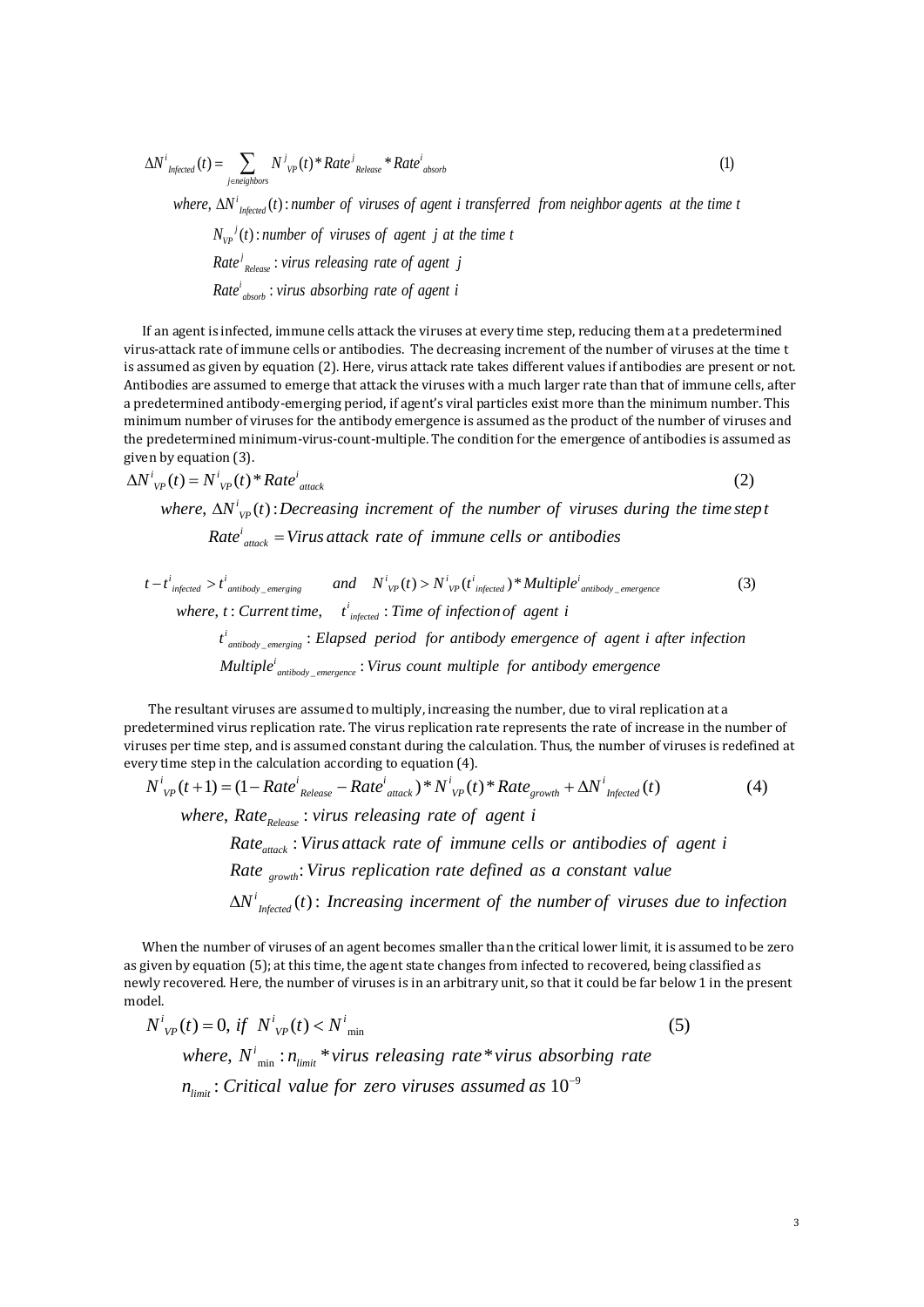The present model does not incorporate agents' death because it requires a massive population, meaning that the calculation time needed becomes too large. Moreover, the death rate is so low compared to the infection rate that it is not an essential factor in the mechanism of infection spread and convergence. Therefore, all the infected agents finally become recovered in this model unless the virus replication rate is assumed too large.

The model is programmed by the author using C++ with object-oriented programing. The fundamental classes used in the model are "Human," which moves randomly, "Germ" which is held by a Human class and responsible for the calculation of virus-related variables, and "Network" which manages the position of Humans and responsible for the calculation of the infection among agents. These classes refer to infection-related variables with each other.

| <b>Variables</b>                                      | Initial value or definition                 |
|-------------------------------------------------------|---------------------------------------------|
| Number of agents                                      | 2000                                        |
| Area of network system                                | $1000 \times 1000$                          |
| Maximum Distance of agent's move                      | 100                                         |
| Critical distance for infection                       | 5                                           |
| Initial number of the infected                        |                                             |
| Number of virses hold by the infected initially       | $5000 \times 100$ (arbitrary unit)          |
| Virus replication rate                                | 1.4, 1.6, 1.8, 2.0                          |
| Virus attack rate by immune cells                     | $0.3 \pm 0.1$ uniform random number         |
| Virus attack rate by antibodies                       | $0.5 \pm 0.1$ uniform random number         |
| Virus-count multiple for antibody emergence           | $0.5 \pm 0.2$                               |
| Elapsed period after infection for antibody emergence | $7\pm2$ uniform random number               |
| Minimum-virus-count multiple for zero viruses         | $0.001*0.001*0.001$ (arbitrary unit)        |
| Virus releasing rate                                  | $0.1 \pm 0.05$ uniform random number        |
| Virus absorbing rate                                  | $0.1 \pm 0.05$ uniform random number        |
| Position $(x,y)$ in the 2 dimentional space           | defined at every step                       |
| Distance of agent's move                              | [0, maximum distance] uniform random number |
| Direction of agent's move                             | $[0,2\pi]$ uniform random number            |
| Agent as an object in the neighbour                   | defined at every step                       |
| Number of virses                                      | calculated at every step                    |

## **Table 1. Attribute variables of agents and parameter values**

#### **Table 2. Characteristic variables calculated in the model**

| Variables related to individual's attribute | Variables related to the state of the network system     |
|---------------------------------------------|----------------------------------------------------------|
| Number of viruses                           | Average number of neighbours per capita                  |
| Position in the 2 dimentioanal space        | Number of the infected (% per capita)                    |
| Agents of nearest neighbour (Object)        | Number of the newly infected (% per capita)              |
| Number of viruses contaminated by infection | Number of the newly recovered (% per capita)             |
| Infection-related state variables           | Accumulated number of the infected(% per capita)         |
| Uninfected, Infected                        | Accumulated number of the recovered (% per capita)       |
| Infected with antibody                      | Number of the recovered with antibody (% per capita)     |
| Infected without antibody                   | Number of the recovered without antibody $%$ per capita) |
| Recovered with antibody                     | Number of the infected with antibody (% capita)          |
| Recovered without antibody                  | Number of the infected without antibody (% per capita)   |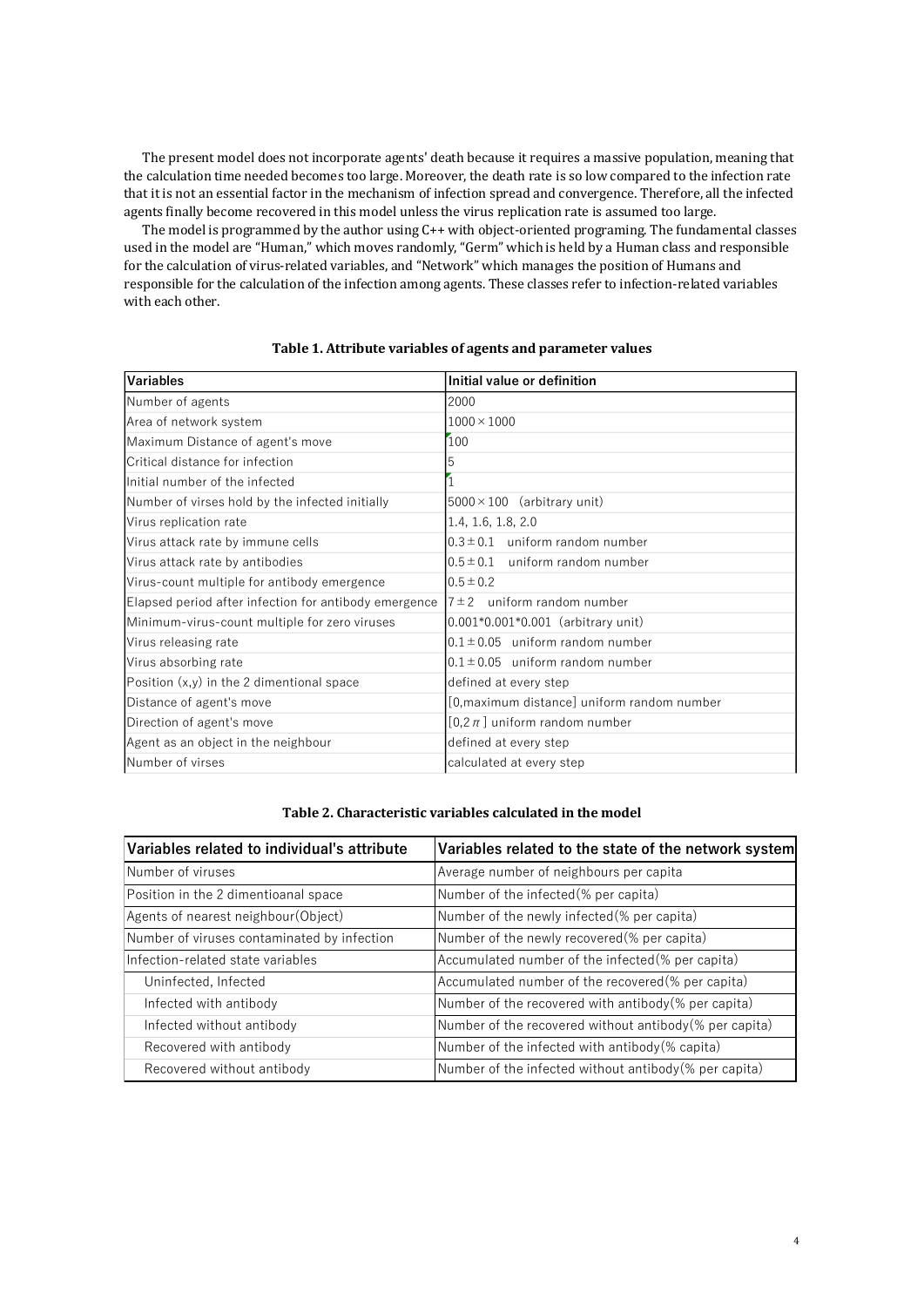The calculation is processed according to the following steps. The flowchart of the calculation is presented in Figure 1.

- a) Define parameter values.
- b) Create various class object and set initial values of variables.
- c) Repeat following steps until reaching the maximum time step.
	- c-1) For each agent, redefine the agent's position, define the neighbor agent, calculate the change in the number of viruses, and print out agent's attribute variables.

The agent's attribute variables include the number of viruses transferred from infected agents at the time of new infection, the number of viruses decreased due to the role of immune cells or antibodies, the number of viruses increased by the virus replication, various state variables.

c-2) Calculate aggregate variables such as the number of infected agents, etc., and print out the results.



**Figure 1. The flowchart of the calculation**

## **3. Experimental conditions**

#### **3.1 Analysis items at each time step**

At each time step, the numbers of the following were calculated: infected agents (% per capita), newly infected agents (% per capita), newly recovered agents with or without antibodies (% per capita), human agents who meet another human agent (per capita), and the infected and uninfected neighbors of each agent (per capita). Also, the calculated results were compared with the statistical data available in the real world.

#### **3.2 Experimental conditions**

The influence of the following factors on the abovementioned variables was analyzed: 1) virus replication rate, 2) maximum traveling distance 3) virus-absorbing rate (accounting for mask use), and 4) regulations and mitigations of agent movementthat includes the temporal regulation of traveling distance with or without reducing the virus-absorbing rat, and 5) existence of antibodies.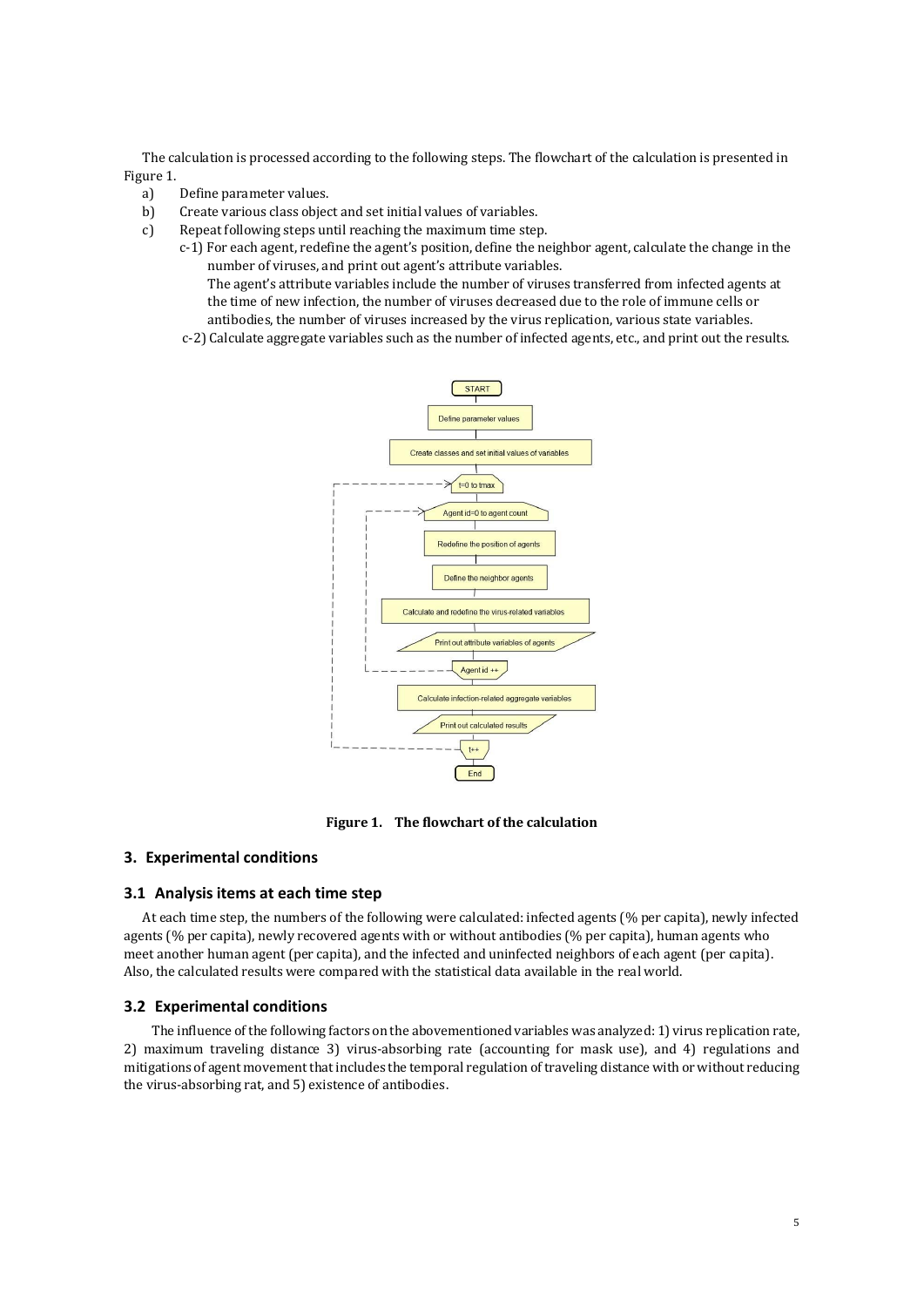## **4. Calculated results**

## **4.1 Fundamental behavior during infection and recovery**

#### **4.1.1 Behavior of the number of viruses of each agent during infection spread and convergence**

This model features that we can calculate the number of viruses of each agent at each time step. The aggregate variables, such as the number of infected agents, etc., are evaluated at each time step based on this value, as explained in the previous section. Figure 2 shows an example of the change in each agent's number of viruses in the beginning stage of infection spread. This example is when the virus-replication rate and the maximum traveling distance are assumed to be 1.8 and 100, respectively. Figure 1 shows how infections propagate from agent to agent in this artificial system. This example of calculated results show that Agent 1 is the only infected agent initially, and Agent 13 is infected by Agent 1 at the time of 4. The next agent who is infected by Agent 1 is Agent 155 at the time of 25. However, before Agent 155 is infected, Agent 13 infects Agent 1373 at the time of 6, and infection propagates from Agent 1373 to Agent 1019, and from Agent 1019 to Agent 1911. In this way, this model thus allows individual tracking of the details of the infection process. The same is true for the recovery process.

Note that, in Figure 2, the slope of the change in the number of viruses shows positive or negative just after the infection. Here the slope in the number of viruses depends on the relative magnitude relationship between the virus replication rate and the immune attack rate. If the effect of replication is larger than that of immune cells, the slop becomes positive, and vice versa. Moreover, note that, after some infection period, the slopes of all agents become negative, and their magnitudes become more extensive due to the emergence of antibodies. The slope's magnitude is different for each agent due to the agent-specific value of the antibody attack rate.

During the infection and recovery, an agent could be infected multiple times. Figure 3 shows such an example. Note that, as seen in Agent 1556 in Figure 3, the decreasing speed in the number of viruses may change during the decline. This change results due to the emergence of antibodies. In Agent 613, there is no speed change during the decrease in the number of viruses, indicating that the agent is recovered before the emergence of antibodies. Whether antibodies emerge or not depends on the number of viruses at the time of infection, the agent-specific value of the antibody-emerging period, and immune-cells' virus attack rate.



**Figure 2. Change in the number of viruses of agent, showing the procedure of infection spread in the beginning stage of infection spread (Virus replication rate =1.8).**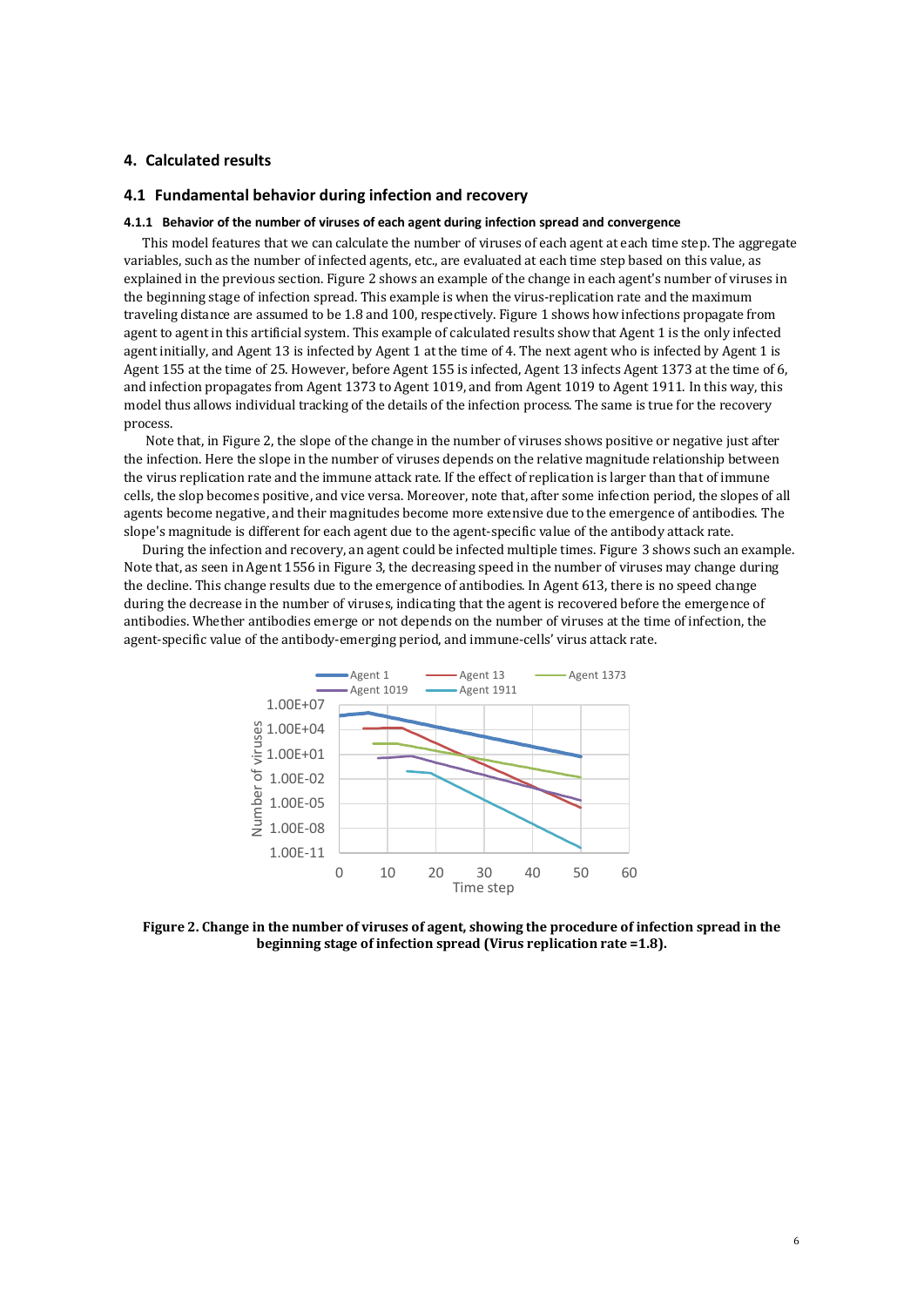

**Figure 3. Examples of cases where agents are infected multiple times. Calculation condition is the same as Figure 1.**

 Figures 4 and 5 show the behavior of the number of viruses during infection spread and convergence. The number of viruses of each agent at the time of infection decreases during infection spread and convergence, as shown in Figure 4. This tendency results because of the effects of the virus releasing rate and virus absorbing rate. Namely, when an infection occurs, a healthy person receives a portion of viral particles released by the infected person due to a cough or other means. And the emitted viral particles are the portion of the viruses that the infected person holds. Thus, the number of viruses at the time of infection decreases during the propagation process of infection because viral particles transferred from the infected to a healthy person are only a portion of viruses that the infected person holds.

Not that as the number of viruses at the time of infection decreases, the time required for recovery becomes small, as shown in Figure 5, indicating that the time necessary to recover an infected person becomes shorter with time in the process of infection spread and convergence.



**Figure 4. Number of viruses at the time of infection as a function of time during infection spread and convergence (virus replication rate =1.6).**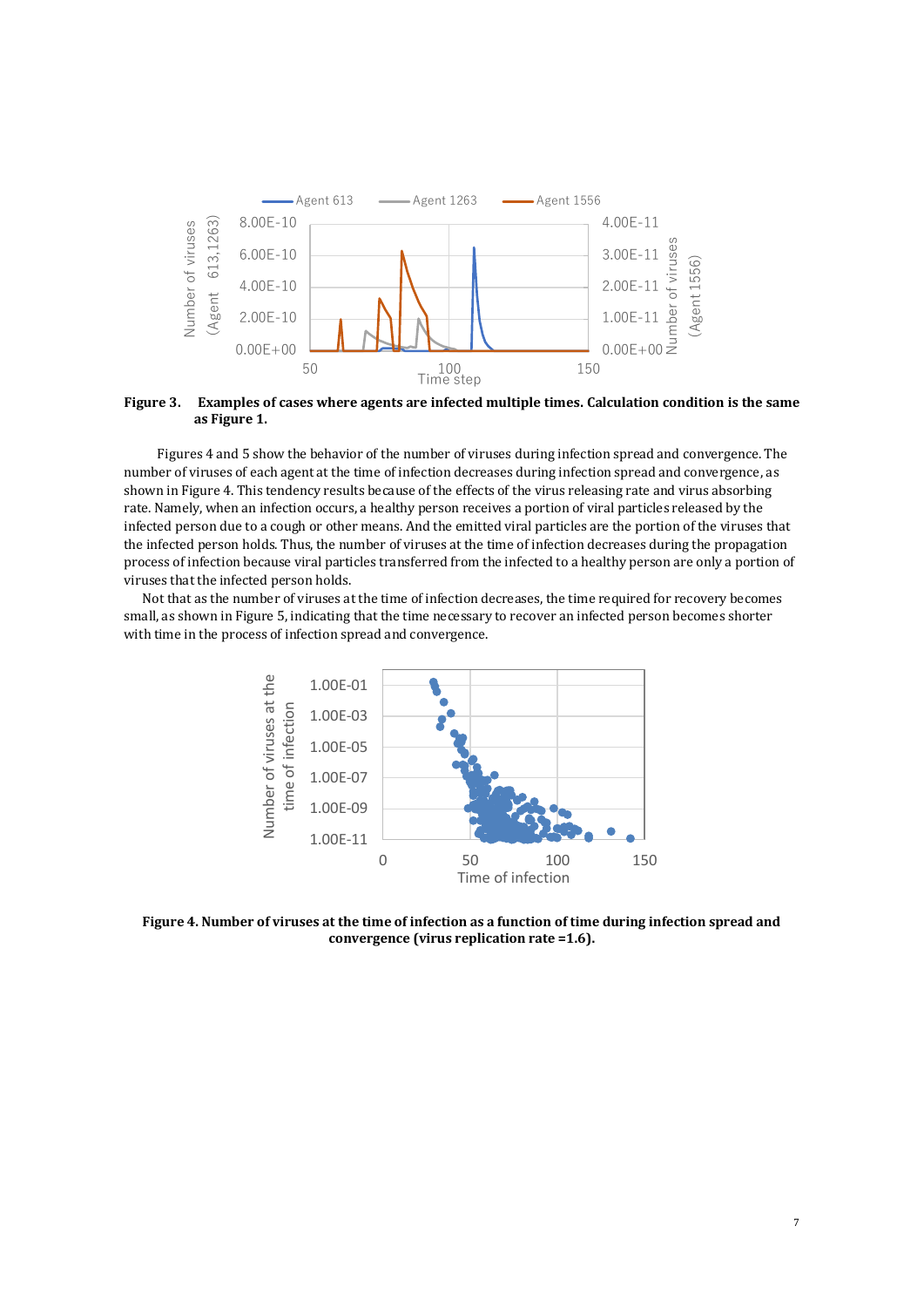

#### **Figure 5. Time required for recovery as a function of the number of viruses at the time of infection (virus replication rate=1.6).**

#### **4.1.2 Effect of virus replication rate on the numbers of infected and recovered agents**

This section describes the calculated numbers of infected and recovered agents in the case without any countermeasures against disease, where the maximum distance of movement, the virus-absorbing rate, and the virus-attack rates of immune cells and antibodies is each assumed constant.

Figure 6 shows the changes in the number of infected agents when the virus replication rate is changed from 1.4 to 2.0. The number of infected agents is represented as the percentage of the total population. When the virus replication rate is between 1.4 and 1.8, the number of infected agents increases, peaks, and decreases, ending the pandemic. These are the cases where the virus replication rate is not too large compared with the virus attack rate of immune cells or antibodies. These are the cases where the virus replication rate is not too large compared with the virus attack rate of immune cells or antibodies. In contrast, when the virus replication rate is too large such as 2.0, the entire population is eventually infected, and the pandemic does not end. When the virus replication rate is too low compared with the virus attack rate, the infection scale becomes too small to be called a pandemic. In the present model, the cases where the virus replication rate is between 1.4 and 1.8 corresponds to the issues observed in the real world; thus, the model reproduces the pandemic process's fundamental behavior without introducing any macroscopic assumptions.



**Figure 6. Effect of the virus replication rate on the number of infected agents.**

We can also examine the numbers of newly infected and newly recovered agents. The number of newly infected agents, which was initially one, increases drastically, peaks, and decreases, a trend stemming from agent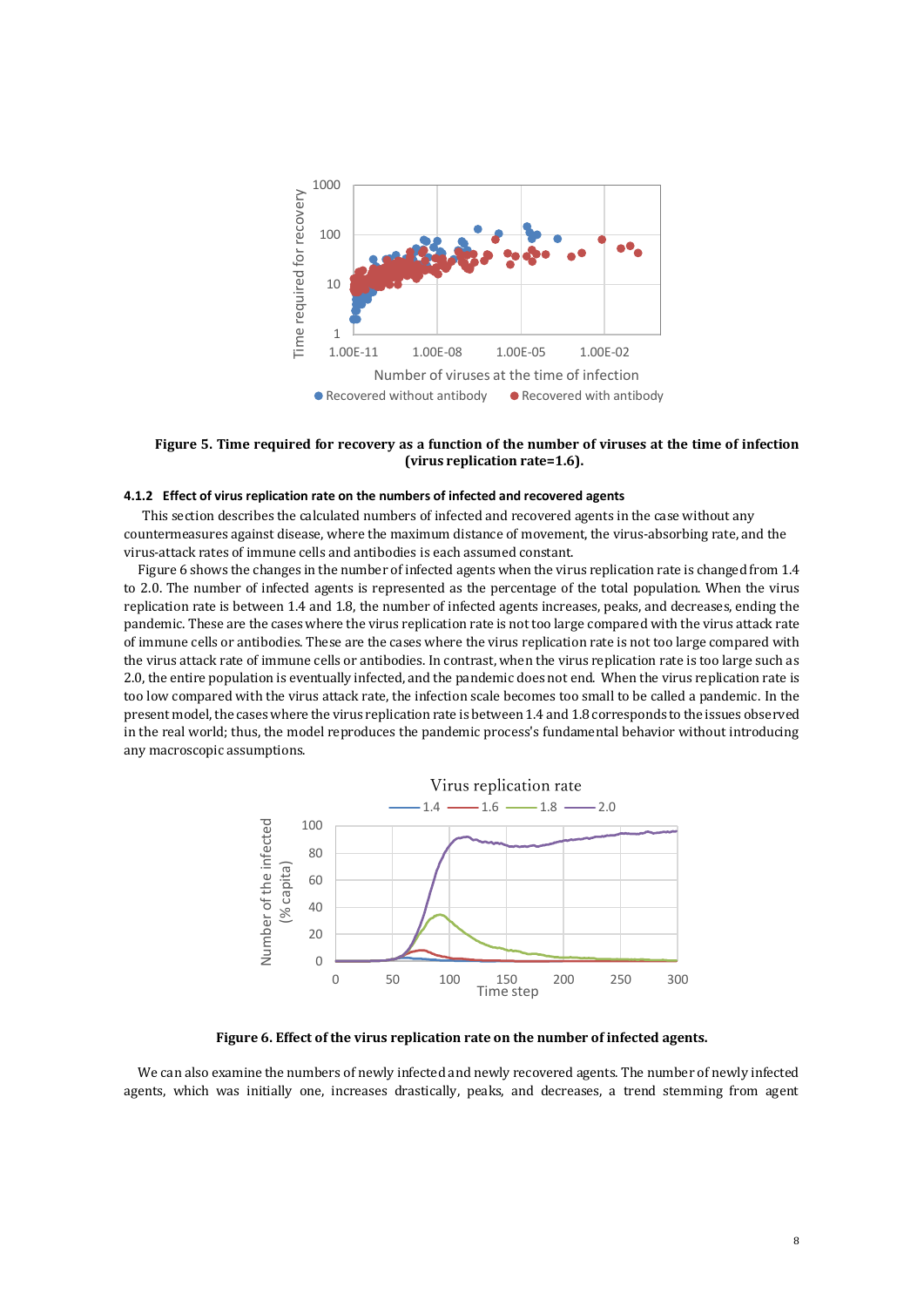interactions (Fig. 7). A similar increase and decrease appear in the number of recovered agents because of the innate immune cells and antibodies (Fig. 8).



**Figure 7. Effect of virus replication rate on the number of newly infected agents.**



**Figure 8. Effect of virus replication rate on the number of newly recovered agents.**

#### **4.1.3 The relationship between newly infected, newly recovered, and total infected agents**

Figure 9 shows the numbers of newly infected, newly recovered, and total infected agents as a function of the time step. Note that the total number of infected agents peaks at the period between the peaks for the numbers of newly infected and recovered agents. More precisely, the total number of infected agents reaches its maximum at the point where the number of newly infected agents equals the number of newly recovered agents (Fig. 10). This fact is evident from the definition expression of the total number of infected agents, as shown in Equation (6). Namely, when the total number of infected agents reaches its maximum, its value at the current term equals that of the previous period. Since the present model is assumed to neglect the death rate, this condition is satisfied when the number of newly infected agents equals the number of recovered agents, as seen in Equation (6).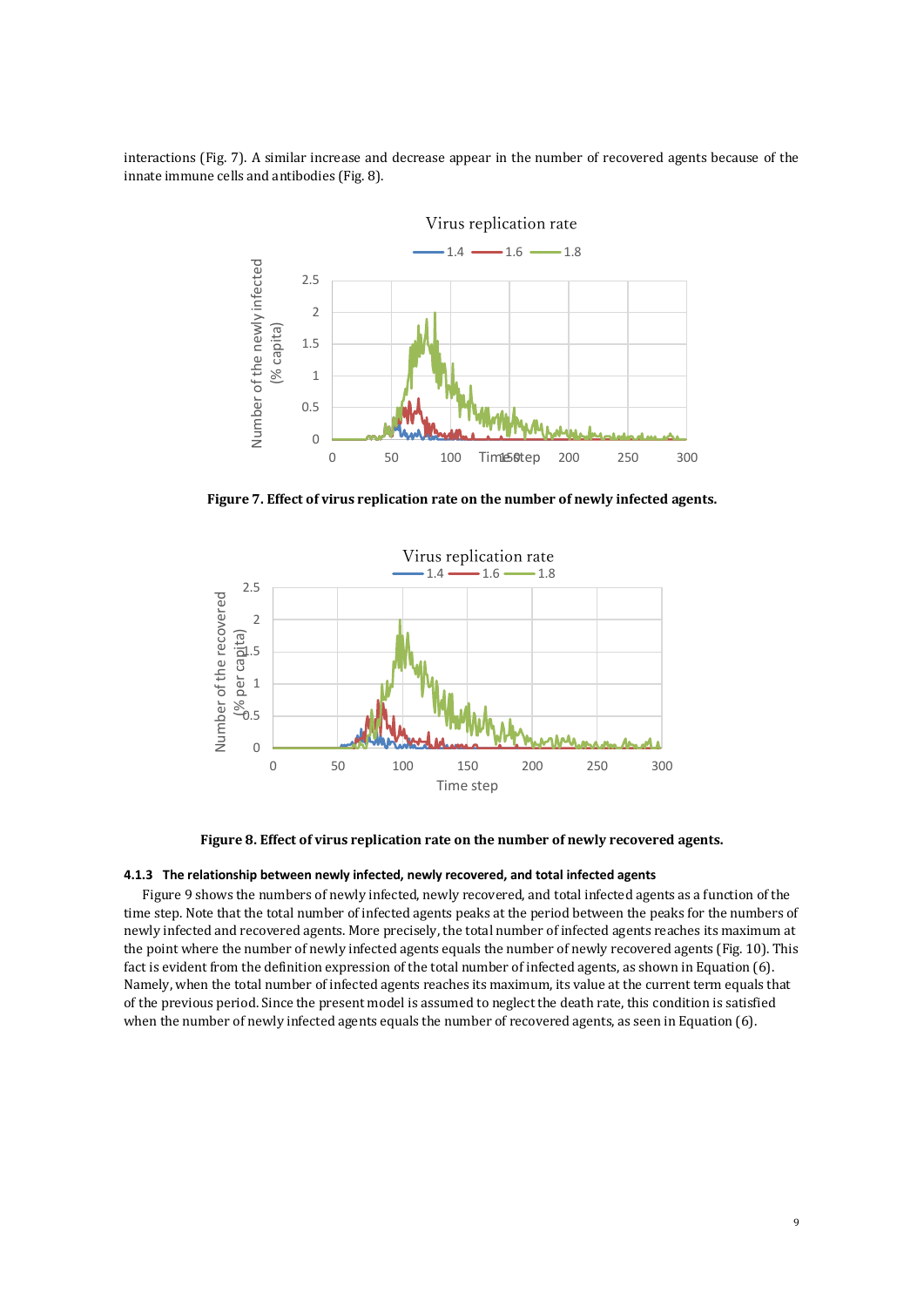1 (6)  $N_{\text{infected}}^{t+1} = N_{\text{infected}}^t + N_{\text{newly infected}}^t - N_{\text{newly recovered}}^t - N_{\text{newly dead}}^t$ <br>
where,  $N_{\text{infected}}$ : Number of the infected  $N_{\text{infected}}' + N_{\text{newly infected}}' - N_{\text{newly recovered}}' - N_{\text{newly}}$ <br>  $N_{\text{infected}}$ : Number of the infected<br>  $N_{\text{newly infected}}$ : Number of the newly infected  $N_{\mathit{newly infected}} \: \: N_{\mathit{Newly dead}}: \: t: period$ t: period *where,*  $N_{\text{infected}}$ : *Number* of the infected  $w_{\text{red}}^{t+1} = N_{\text{infected}}^{t} + N_{\text{newly infected}}^{t} - N_{\text{newly recovered}}$ <br>where,  $N_{\text{infected}}$ : Number of the infected *N*<sub>infected</sub> : *Number of the infected*<br>*N<sub>newly infected* : *Number of the newly infe*<br>*N<sub>Newly dead* : *Number of the newly dead*</sub></sub>  $t^{-1} = N_{\text{infect}}^{\ \ t} + N_{\text{newly infected}}^{\ \ t} - N_{\text{newly recovered}}^{\ \ t} - N_{\text{newly dead}}^{\ \ t}$ 



**Figure 9. Changes in the numbers of newly infected, newly recovered, and total infected agents.**



 **Figure 10. Change in the total number of infected agents and the difference between the numbers of newly infected and newly recovered agents.**

#### **4.1.4 The ratio of the recovered agents with antibodies to the total number of recovered agents**

Because the present model neglects the existence of death, all infected agents eventually recover. Whether the infected agents recover with antibodies or not depends on the virus replication rate. In the case of low virus replication rates, such as 1.4, 2/<sup>3</sup> of the infected agents recover without antibodies (Fig. 11). Although the ratio of the number of recovered with antibody to the total recovered people increases with increasing the virus replication rate as shown in Figure 12, it is evident that all infected people will recover regardless of the emergence of antibodies. This result indicates that whether the people who recover with antibodies make up most of the population is not a crucial factor for the end of the pandemic.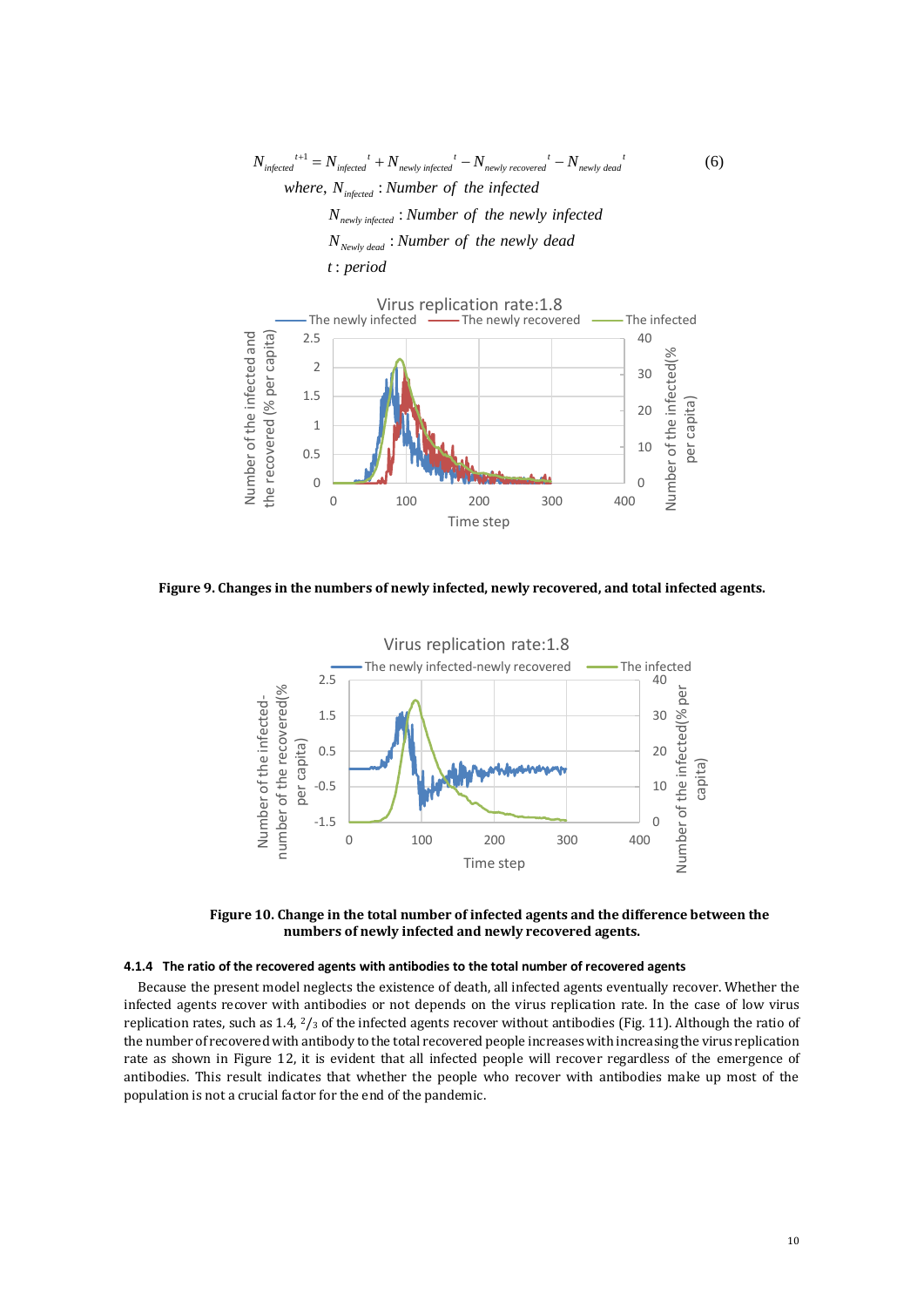

 **Figure 11. Changes in the numbers of recovered agents with and without antibodies and the cumulative number of infected agents (virus replication rate: 1.4).**



 **Figure 12. Effect of virus replication rate on the ratio of the number of recovered agents with antibodies to the total number of recovered agents.**

## **4.1.5 Effect of the virus replication rate on the number of infected neighbors**

In the present model, agents who exists within a distance range of 5 m are called neighbors. Neighbors who are infected are called infected neighbors.

Figure 13 demonstrate the effect of the virus replication rate on the average number of infected neighbors. Note that this pattern is very close to those of the infected and newly infected agents shown in Figures 6 and 7. There exists a close relationship between the number of infected agents and the number of infected neighbors as shown in Figure 14. The number of infected agents increases with the number of infected neighbors as shown in Figure 15. The source of scattering in Figure 15 is considered to be the scattering of the number of viruses at the time of infection. These results indicate that the leading cause of infection spread is a healthy person encountering an infected person, the repetition of which increases the probability of other healthy persons meeting an infected person, causing a progressive increase in the number of infected agents.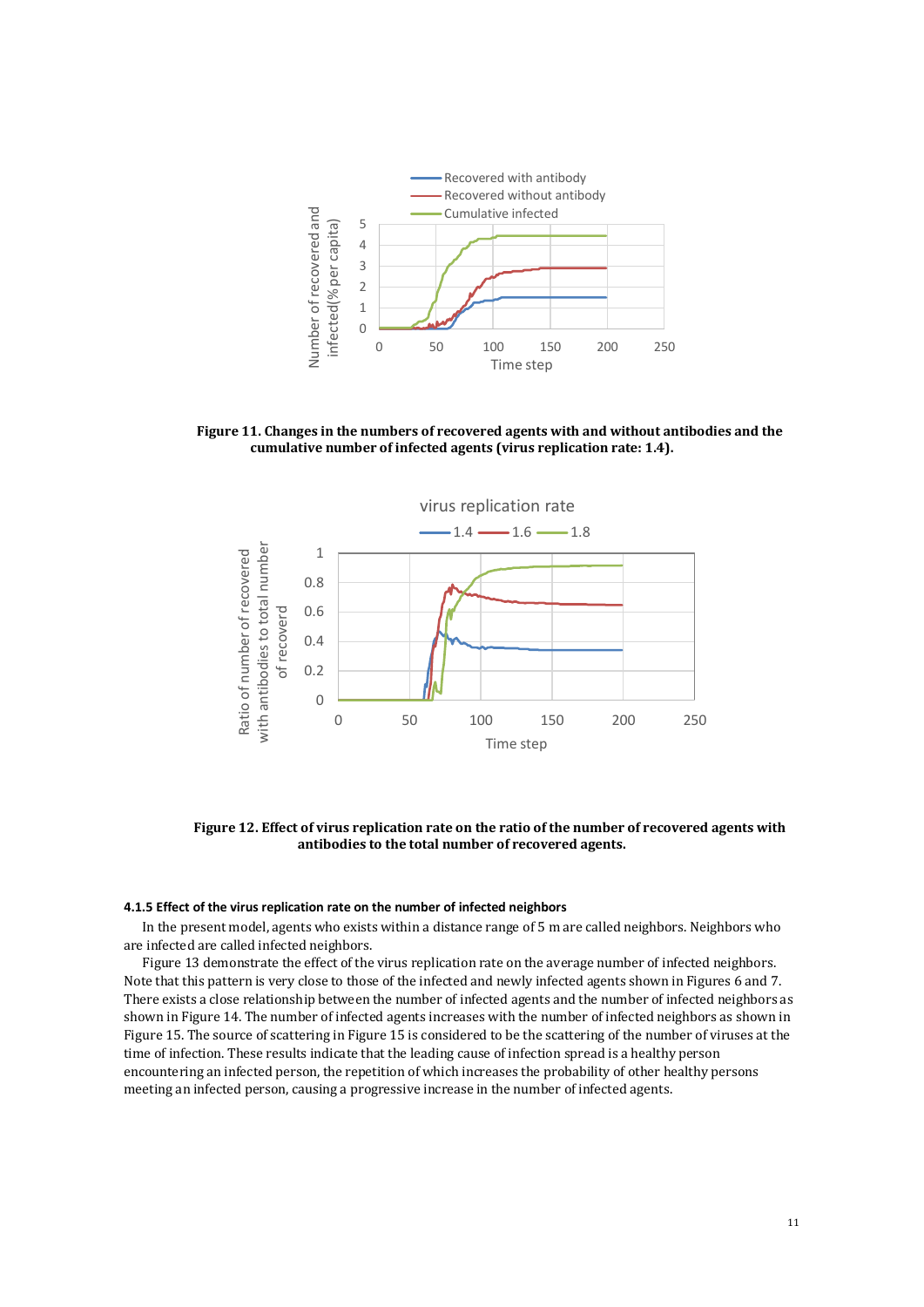

**Figure 13. Effect of virus replication rate on the average number of infected neighbors.**



**Figure 14. Relationship between the number of infected agents and the average number of infected neighbors.**

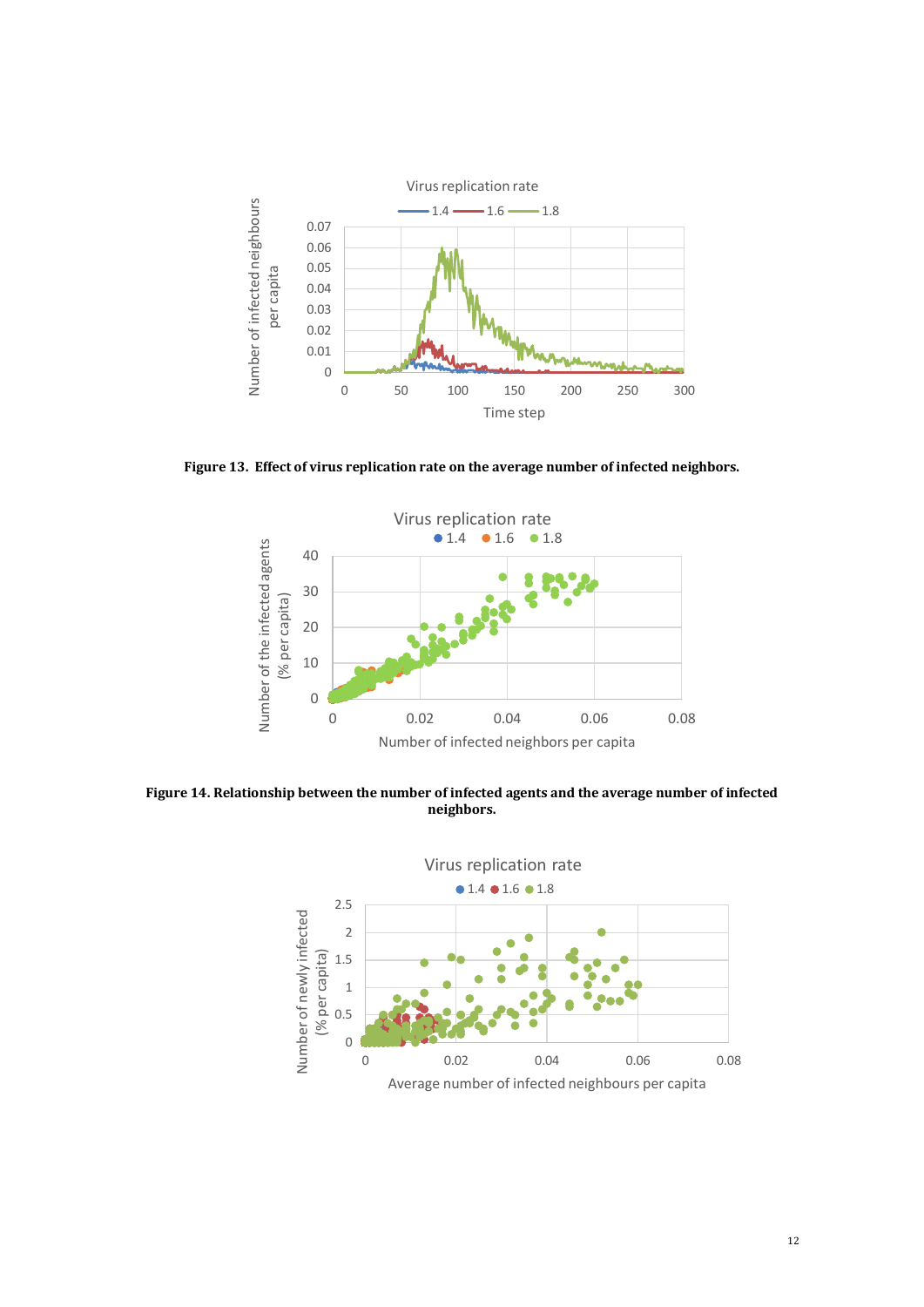#### **Figure 15. Relationship between the number of newly infected agents and the average number of infected neighbors.**

#### **4.1.6 Effect of maximum traveling distance on the number of infected agents**

Because the present model assumes the movement concerning distance and direction is random, the probability of an uninfected agent meeting an infected agent depends on the maximum traveling distance. The calculated results presented in the previous sections correspond to cases where the maximum traveling distance is set as 100 m. How the estimated numbers of various groups are affected by doubling the maximum traveling distance can also be examined.

Figures 16 and 17 show the effect of the maximum traveling distance on the numbers of total infected and newly infected agents, respectively. Note that both factors became much more significant by doubling the maximum traveling distance. The reason for this tendency is that, as shown in Figure 18, as the maximum traveling distance increases, the average number of infected neighbors increases, i.e., an uninfected agent can meet with an infected neighbor more often.



**Figure 16. Effect of the maximum traveling distance on the total number of infected agents (virus multiplication rate: 1.6).**



**Figure 17. Effect of the maximum traveling distance on the number of newly infected agents (virus multiplication rate: 1.6).**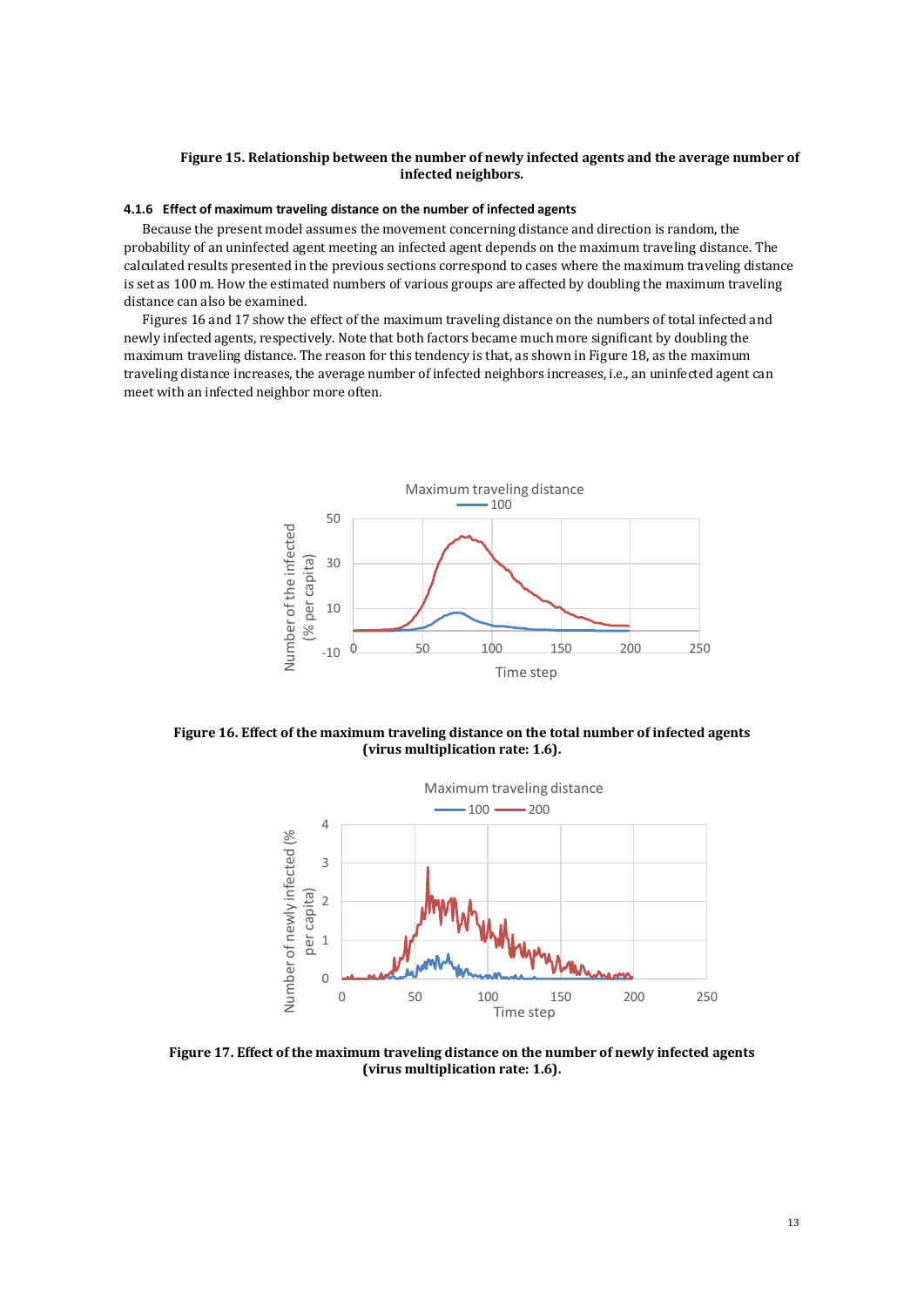

**Figure 18. Effect of the maximum traveling distance on the average number of infected neighbors (virus multiplication rate: 1.6).**

#### **4.1.7 Effect of virus-absorbing rate on the number of infected agents**

Figure 19 shows the effect of the virus-absorbing rate on the number of infected agents; the number of infected agents drastically decreases as the virus-absorbing rate decreases. Thus, wearing masks or engaging in infection prevention measures may be effective for decreasing the viral particles at the time of infection.



**Figure 19. Effect of the virus-absorbing rate on the number of infected agents.**

## **4.2 Comparison of the calculated results with real-world data**

Figures 20 and 21 show the changes in the numbers of newly infected and recovered people and in the number of currently infected people, respectively, observed in Japan for the SARS-CoV-2 pandemic [17]. Note that the number of newly infected persons peaked around April 15, the number of newly recovered persons peaked around May 10, and both indices were almost the same around April 30. Additionally, the number of infected persons peaked around April 30.

Thus, the period at which the number of infected persons peaks coincides with the period at which the number of newly infected persons and the number of newly recovered persons are almost the same. This trend matches the calculated results shown in Figures 9 and 10. Thus, the model adequately reproduces the fundamental behavior of the numbers of infected and recovered persons.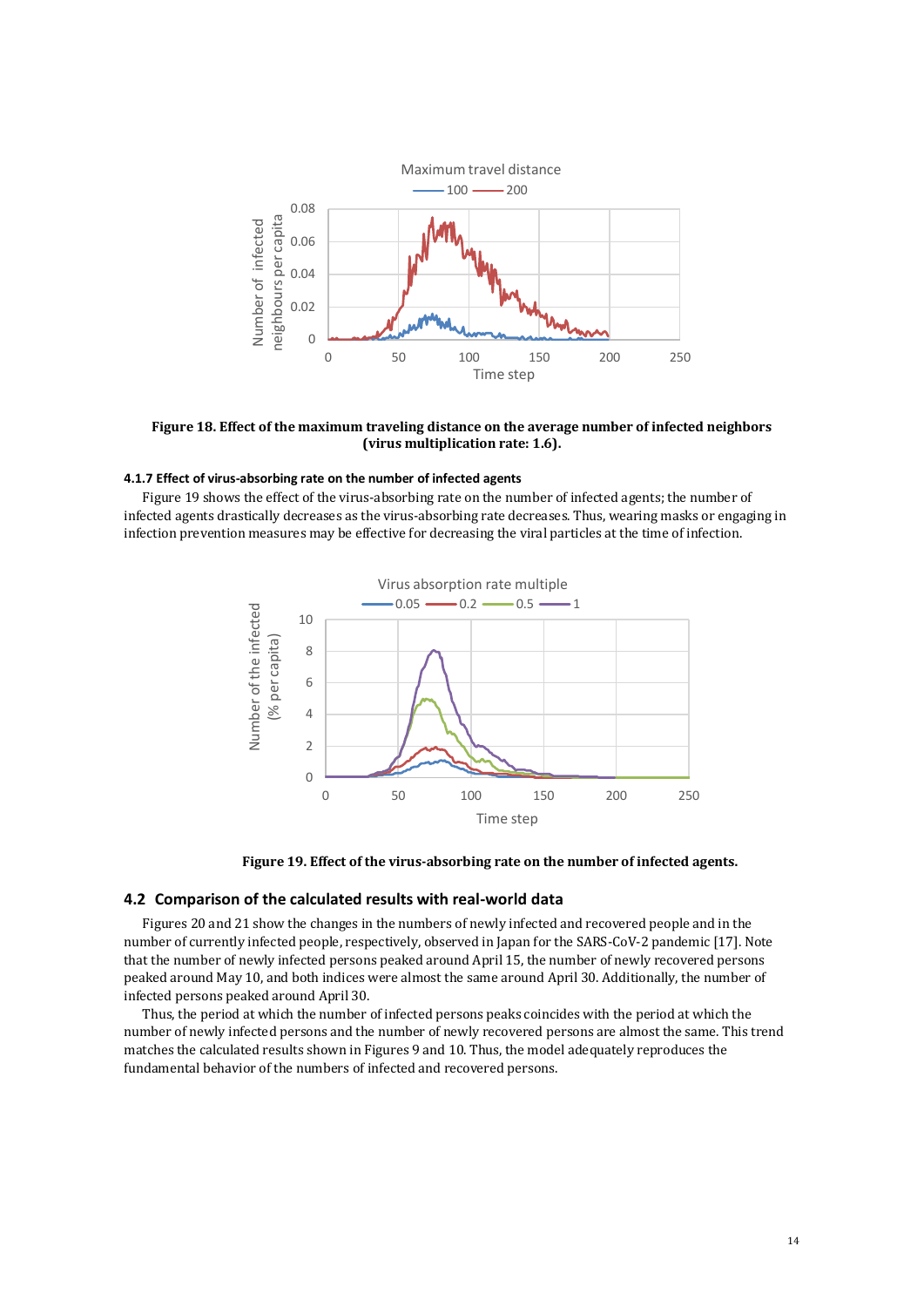#### Newly Infected vs. Newly Recovered in Japan



 **Figure 20. Changes in the numbers of newly infected and recovered people in Japan as of June 20, 2020.17)**



**Figure 21. Change in the number of currently infected people in Japan as of June 20, 202017) .**

## **4.3 Regulation and mitigation of movement and the effect of the virus-absorbing rate**

#### **4.3.1 Effect of regulating and mitigating movement**

Figure 22 shows the changes in the number of infected agents under the base condition and the experimental conditions. In the experimental conditions, the maximum traveling distance is decreased by 0.2 times or 0.1 times during the period between  $t=50$  and  $t=100$  and is returned to the original value for the period after  $t=100$ . Notably, when the maximum traveling distance is decreased by 0.2 times, the peak value of the number of newly infected agents greatly decreases, whereas it increases again after the end of the restriction, i.e., a second wave of the pandemic arises. In contrast, when the maximum traveling distance is decreased by 0.1 times, i.e., when the regulation is applied thoroughly, the emergence of a second wave of the pandemic is not remarkable.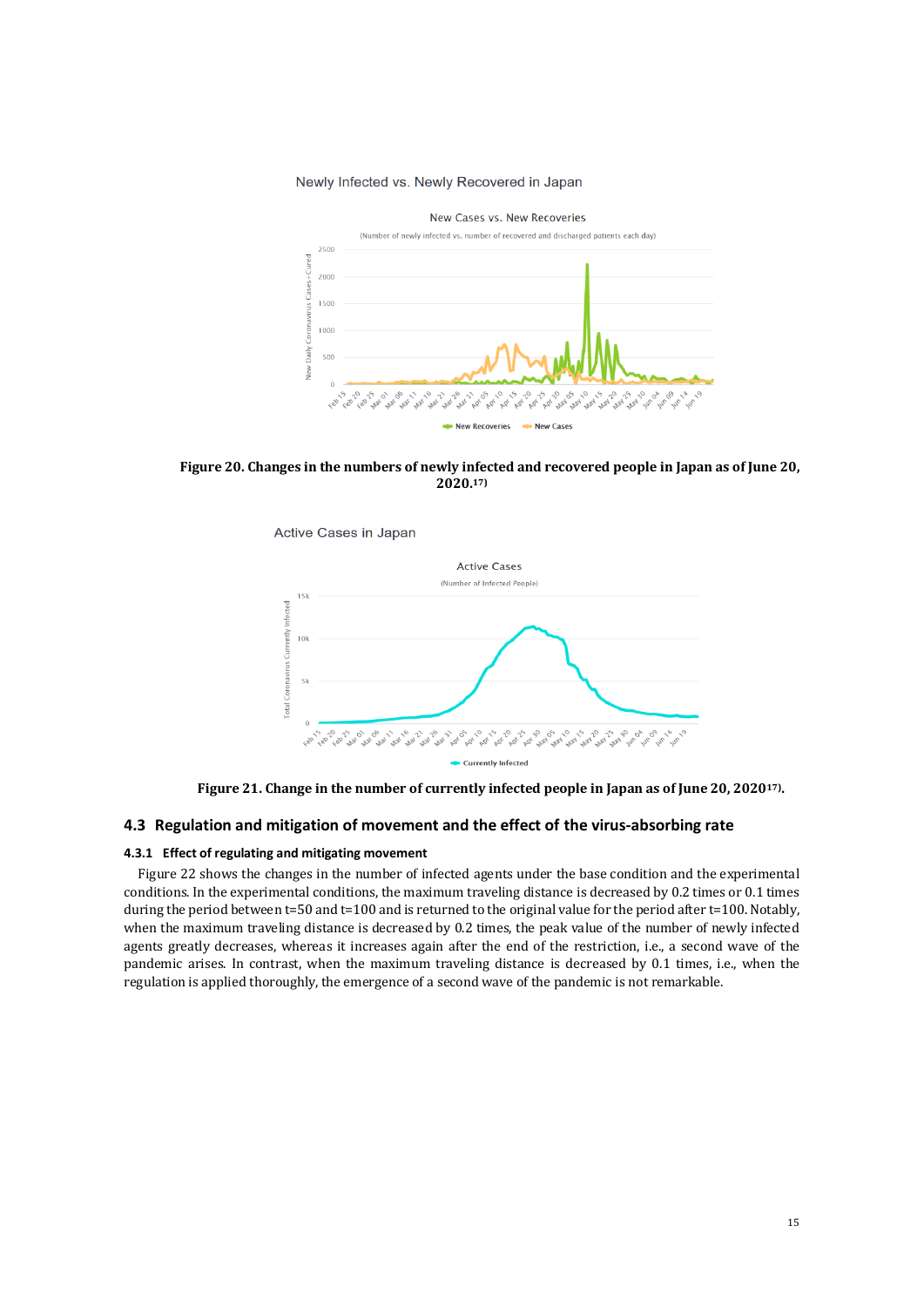

**Figure 22. Effect of temporary regulation of traveling distance and its release on the number of newly infected agents (virus replication rate: 1.8).**

Similar behavior is observed in the average number of infected neighbors and the total number of infected agents, as shown in Figures 23 and 24, respectively. Namely, the emergence of a second wave of the pandemic is remarkable in the case of loose regulation, whereas it is not impressive in the case of strict control. The reason for this is that, in the case of strict regulation, the number of infected agents just before releasing the rule is small. Moreover, the number of viruses of infected persons is also small resulting in faster recovery, as suggested by Figures 4 and 5. Therefore the probability of meeting with an infected agent becomes low in the case of strict regulation.

The number of recovered agents with antibodies is smaller in the case of strict regulation (Fig. 25), indicating that the increase in the number of recovered agents with antibodies is not an influential factor for preventing the emergence of a second wave of the pandemic.



**Figure 23. Effect of temporary regulation of traveling distance and its release on the number of infected neighbors (virus-increasing rate: 1.8).**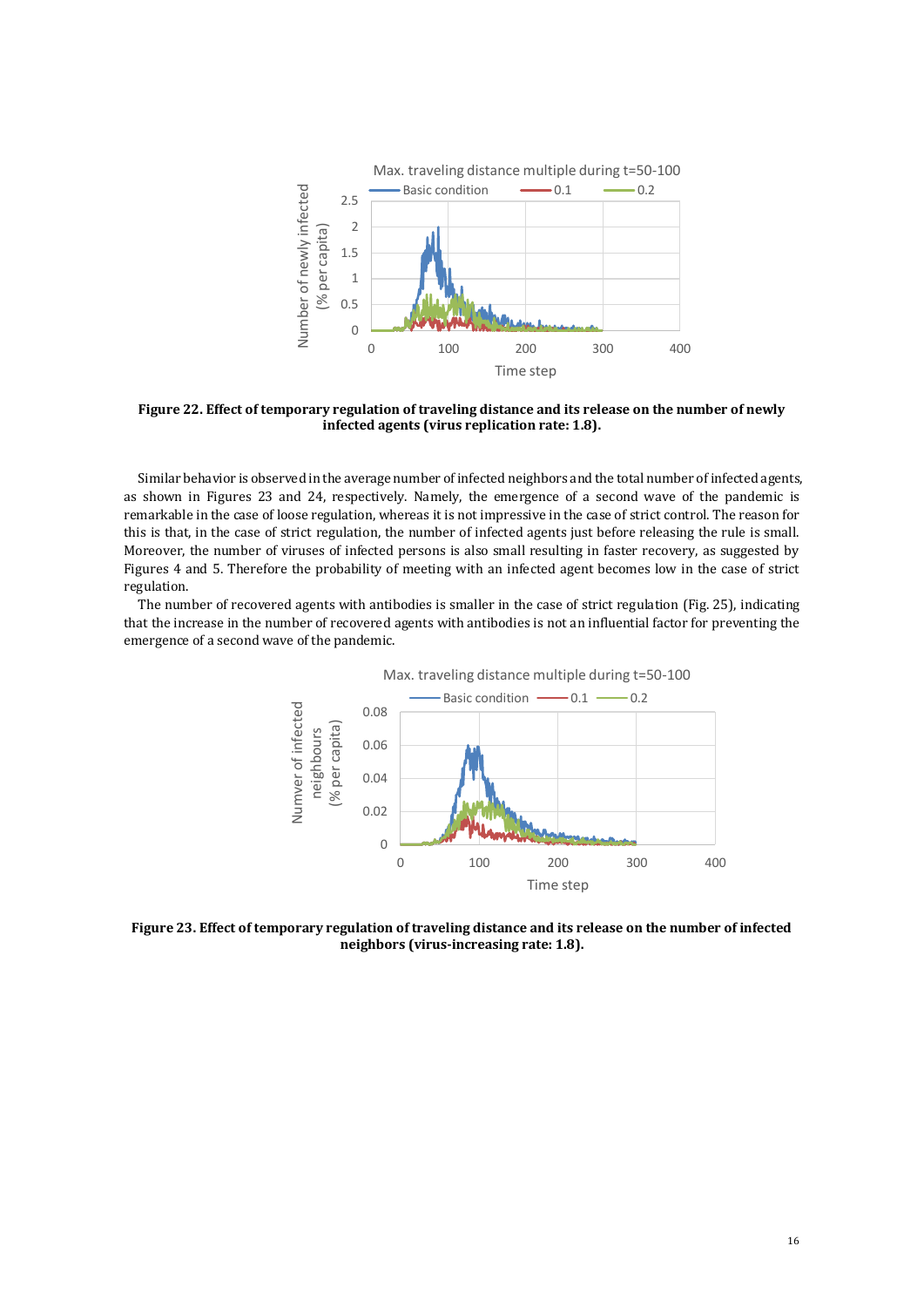

**Figure 24. Effect of temporary regulation of traveling distance and its release on the total number of infected agents (virus multiplication rate: 1.8).**



**Figure 25. Effect of temporary regulation of traveling distance and its release on the number of recovered agents with antibodies (virus replication rate: 1.8).**

#### **4.3.2 Effect of the virus-absorbing rate on infection behavior during the regulation and mitigation of movement**

This section describes the effect of the virus-absorbing rate on infection behavior during the regulation and mitigation of movement. Figure 26 shows the number of newly infected agents for different patterns of decreasing the virus-absorbing rate. Here, the maximum traveling distance is decreased by 0.2 times during only certain periods. There are three periods:  $t \le 50$ ,  $t = 50-100$ , and  $t > 100$ . The virus-absorbing rate is set for each period, and the notations "1-1-1," "1-0.2-1," and "1-0.2-0.2"in Figure 26 each represent a set of multiples for each period. For example, the notation "1-0.2-0.2" represents a pattern in which the virus-absorbing rate is decreased by 0.2 times in the second and third periods.

In the case of the 1-1-1 pattern, a second wave of the pandemic arises in the period after t=100 where regulation is released (Fig. 26). In the case of the 1-0.2-1 pattern, the emergence of a second wave of the pandemic is not remarkable, but the number of newly infected agents increases slightly in the period after t=100. In contrast, in the case of the 1-0.2-0.2 pattern, a second wave of the pandemic does not arise, indicating that strict prevention measures against infection are quite effective for preventing the emergence of a second wave of the pandemic. This tendency is more clearly observed in the total number of infected agents (Fig. 27).

A similar trend is also seen in the average number of infected neighbors (Fig. 28). This result indicates that the effect of the virus-absorbing rate on the number of newly infected agents is as follows. The decrease in the virus-absorbing rate decreases the number of infected persons' viruses at the time of infection, which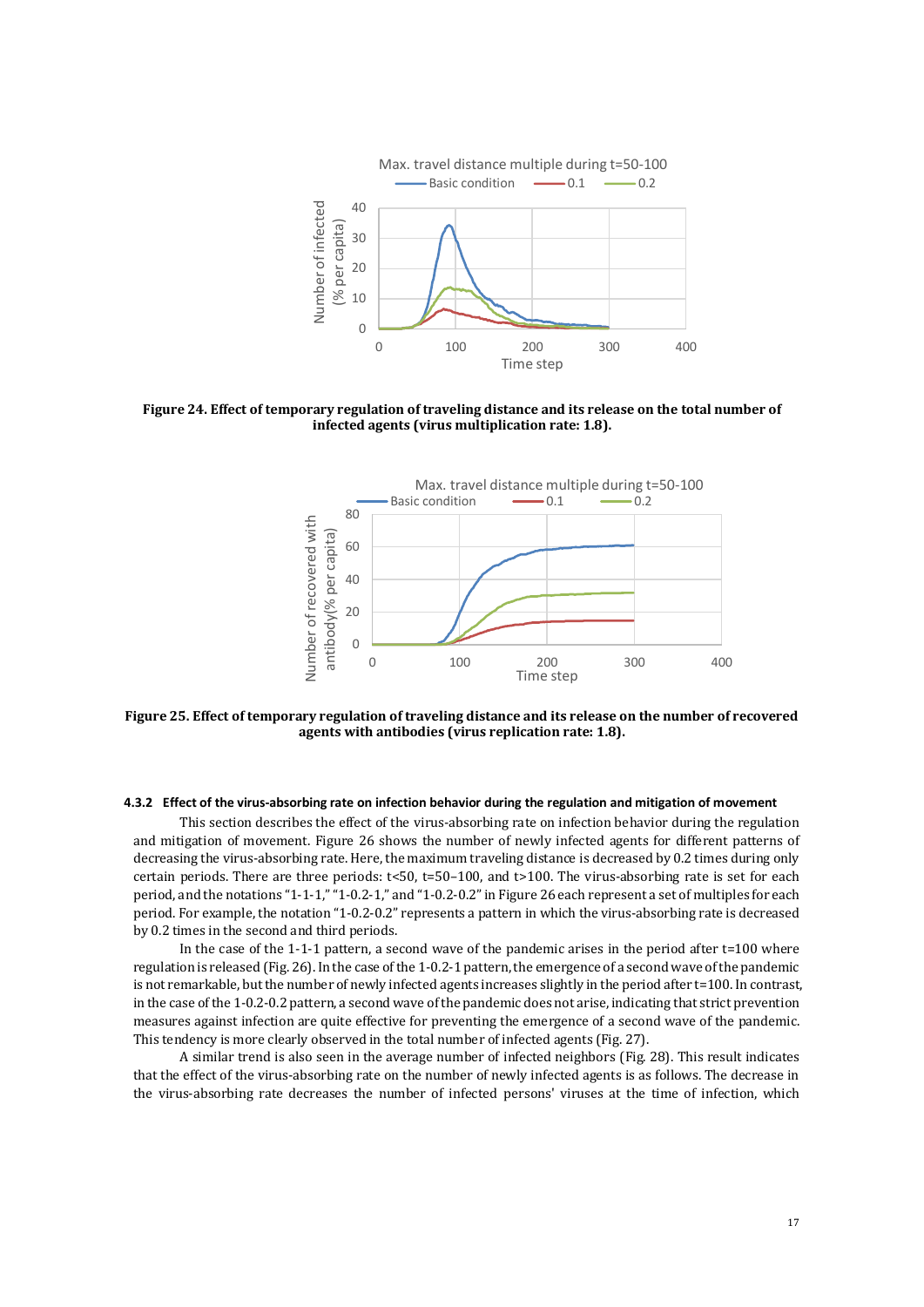increases the number of newly recovered agents due to the increase in the recovery speed, as suggested by Figure 5, thus decreasing the probability of a healthy agent meeting with an infected agent.



 **Figure 26. Effect of the virus-absorbing rate on the number of newly infected agents when movement regulation is applied.**



**Figure 27. Effect of the virus-absorbing rate on the number of infected agents when movement regulation is applied.**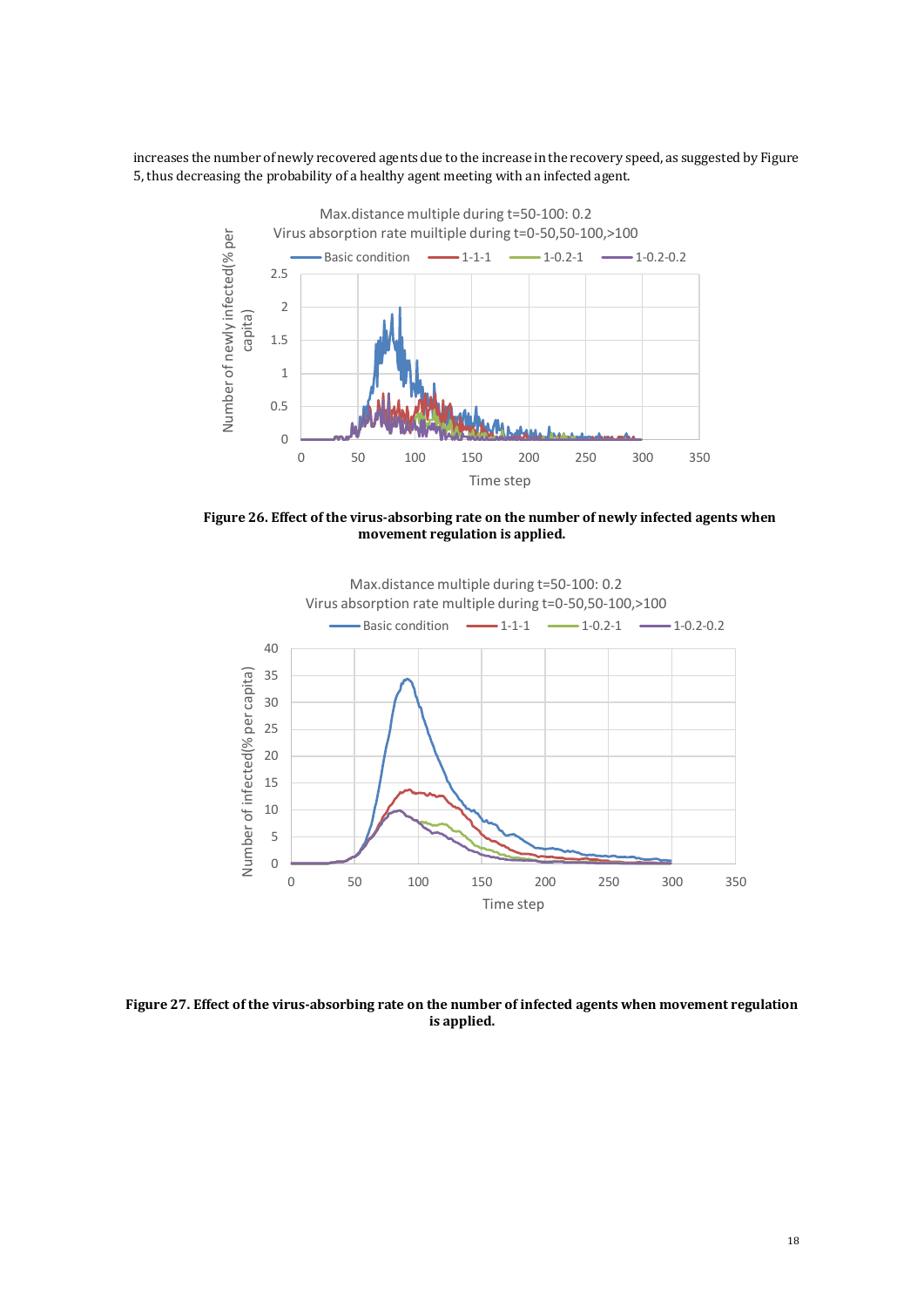

 **Figure 28. Effect of the virus-absorbing rate on the average number of infected neighbors when movement regulation is applied.**

## **4.4 Infection behavior when antibodies do not exist**

Figure 29 shows the infection and recovery trends when antibodies do not exist. Notably, the numbers of newly infected, newly recovered, and total infected agents exhibit patterns similar to those shown in Figure 9, which represents the case with antibodies. This result indicates that the existence of antibodies is not an essential factor in the mechanism of the fundamental behavior of increasing and decreasing the number of infected agents.

However, in the case without antibodies, the virus replication rate that is necessary to reproduce the fundamental behavior of infection and recovery is 1.3 in Figure 29, which is significantly lower than that in the case with antibodies. This result indicates that antibodies play a significant role in attaining stable recovery after infection. Therefore, although antibodies are not essential for the fundamental mechanism of infection and recovery, the role of antibodies might be indispensable for the stable end of the pandemic.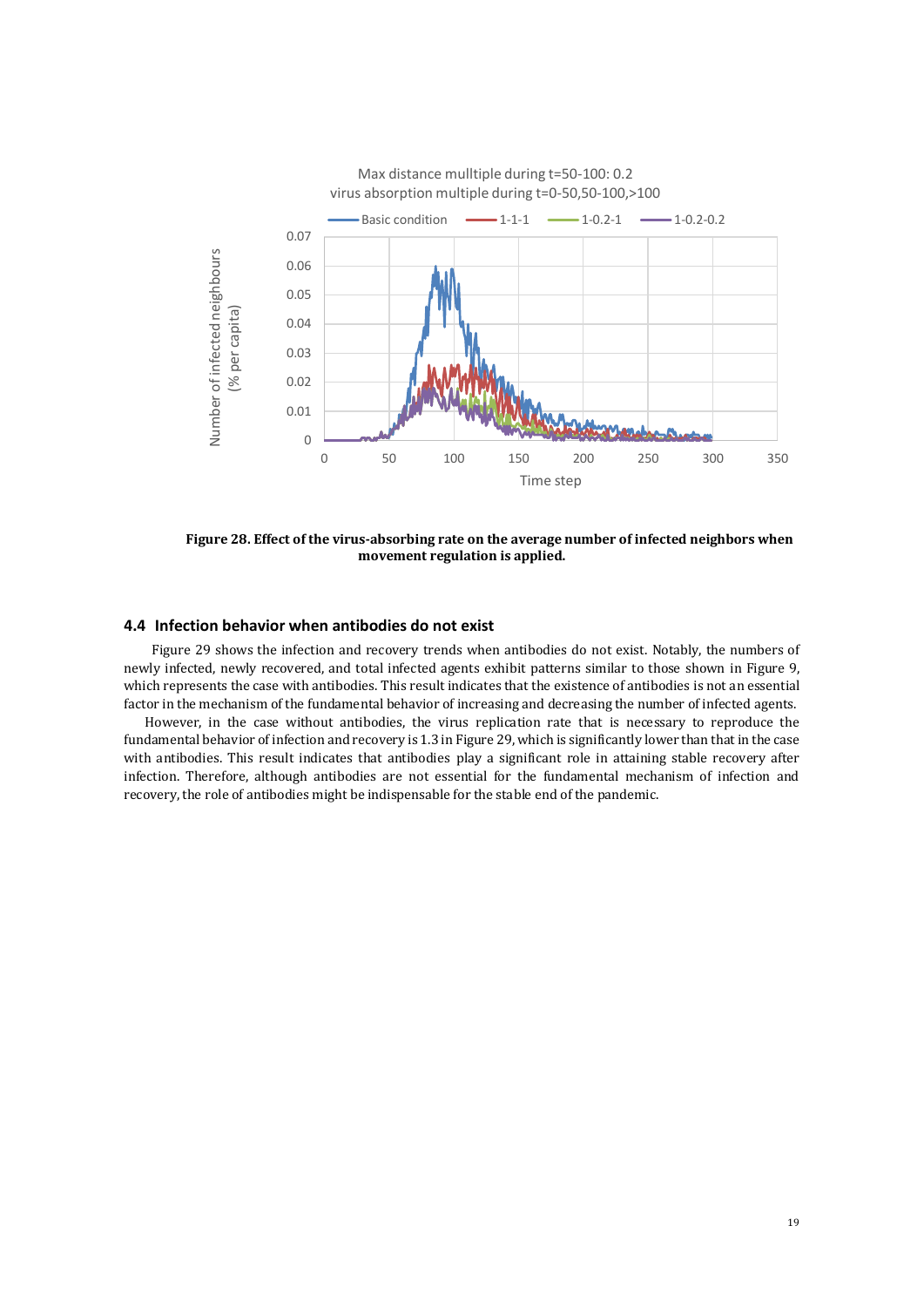

 **Figure 29. An example of the calculated numbers of newly infected, newly recovered, and total infected agents in the case without antibodies. The pattern of the start and end of the pandemic is similar to that in the case with antibodies, shown in Figure 9.**

## **5. Discussion**

## **5.1 Fundamental mechanisms of infection spread and convergence**

The essential factors concerning the fundamental mechanism of infection spread and convergence are the numbers of newly infected, newly recovered, and total infected persons. These factors are related to each other. Namely, the time step at which the number of infected agents peaks coincides with the point at which the number of newly infected agents equals the number of newly recovered agents as explained in Figures 9 and 10. This pattern is consistent between the cases with and without antibodies. Furthermore, the pattern of the average number of infected neighbors is very similar to that of the number of infected and newly infected agents, as shown in Figures 6,7 and 13, and there is a positive correlation between both indices, as shown in Figures 14 and 15.

These findings indicate that the fundamental mechanisms of infection and convergence are as follows. Even in the case where there is initially only one infected person, if the infected and uninfected persons move around, they inevitably meet within a few meters at some point, causing uninfected persons to become infected. The possible infection routes include splash infection and contact infection. Either way, if a healthy person meets with an infected person in a close area, some infectious viruses will be expelled from the infected person in the form of a cough or forceful exhalation and transferred to the body of the healthy person, causing an infection. Thus, if the total number of infected persons doubles, the probability for a healthy person to meet an infected person also doubles, and the number of infected persons increases progressively. During the spread of infection, persons who are infected early may become recovered, and the number of recovered persons increases over time. The increase in the number of newly recovered persons decreases the probability that a healthy person will meet an infected person, causing the rate of increase in the number of new infections to slow down. At some point, the number of newly infected persons peaks, then decreases as the number of recovered persons increases.

In summary, the fundamental mechanism of infection spread is the progressive increase in the probability of a healthy person meeting with infected people. The mechanism of convergence is that this probability decreases during the infection process as a result of an increase in the number of recovered people.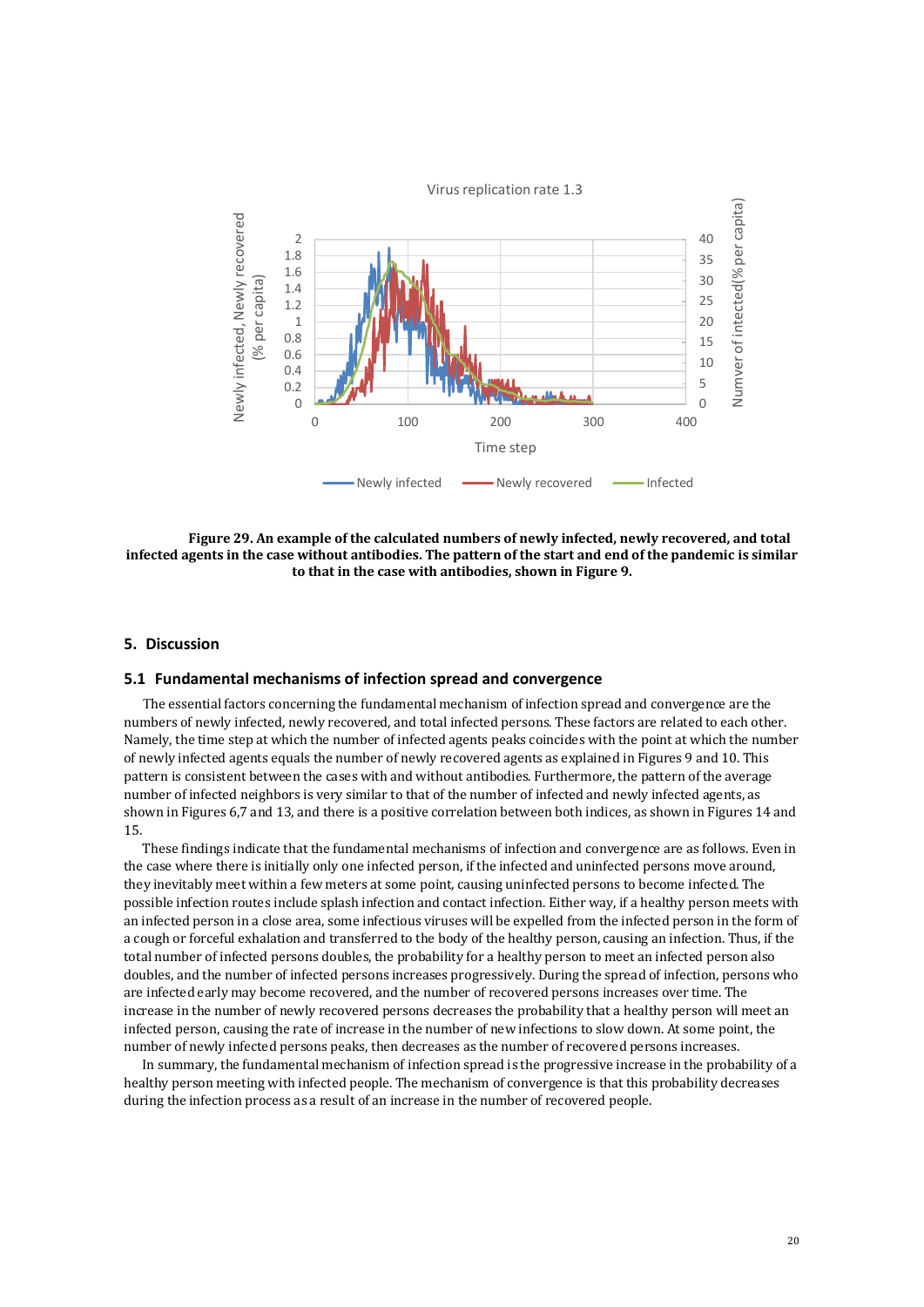Notably, the existence of antibodies was found not to be essential for this fundamental mechanism. However, the existence of antibodies may effectively increase the number of recovered persons, thereby decreasing the probability of a healthy person encountering an infected person. Thus, the presence of antibodies has the function of suppressing the spread of infection and stabilizing the convergence of infection.

## **5.2 A proposed strategy for controlling the pandemic while saving the economy**

Restricting the movement of people is an effective measure to control the spread of infection. However, movement restrictions cause economic activity to stagnate, thus weakening the economy. To control the spread of infection while minimizing economic deterioration, it is essential to minimize the probability that healthy people, who are the majority, will encounter infected people, who are the minority.

Therefore, most fundamental strategy to control the spread of infection while minimizing the deterioration of the economy is to identify the infected persons and isolate them from the healthy people until the infected persons recover. Thus, the following measures are proposed as effective ways of both preventing economic deterioration and controlling infection spread. To reflect the current situation of the SARS-CoV-2 pandemic, it is assumed here that a licensed vaccine is not yet available.

- 1) To establish PCR test system in the society, so that anyone who wants can take PCR test at any time in any convenient places. Measurement of body temperature is also considered effective, as the fever is considered a sign of immune system fighting against viruses.
- 2) Self-identification by thermometry for self-controlling the movement at the individual level. If many individuals self-regulate the behavior in the society, it may reduce the social probability of healthy person encountering the infected person, thus reducing the number of newly infected people.
- 3) Preventive measures in dense places. Commercial establishments should measure the body temperatures of customers at the entrance and refuse entry to anyone with a high body temperature because they might have an infection. The critical temperature for refusing entry could be around 37.5 degree, but its absolute value does not have to be taken seriously, because, in any cases, this measure will reduce the probability of healthy person encountering the infected person, thereby working effectively to control the infection spread.
- 4) Wearing masks or face shields at the dense places. However, society should not force the people to do this uniformly, because, the need depends on individual and location.
- 5) Public grasp of the number of newly infected, newly recovered, and total infected persons. These values should be updated daily and shared through public announcements quickly, ideally on the same day.

## **6. Conclusions**

An agent-based infection model that incorporates the roles of immune cells, antibodies, and the viral particles was constructed. Using this model, the effect of various factors on the spread and convergence of infection was analyzed, and the calculated results were compared with real-world data. The obtained results are summarized as follows.

- 1) The patterns of the calculated numbers of newly infected, newly recovered, and total infected agents were qualitatively consistent with the actual phenomena.
- 
- 2) This feature of the patterns emerges even in the case where antibodies are entirely not present.<br>3) The number of viruses at the time of infection decreases over time, and the time required for i The number of viruses at the time of infection decreases over time, and the time required for recovery decreases accordingly.
- 4) These results indicate that the fundamental mechanism for the spread of infection is a progressive increase in the probability of a healthy person encountering an infected person and that the primary mechanism for convergence of the infection spread is a progressive decrease in the above probability as the number of recovered persons increases. The existence of antibodies is not a fundamental cause of the pandemic convergence, but it makes convergence stable by increasing the recovery speed.
- 5) This model also reproduced the re-increase in the number of infected persons (second wave) after the temporally regulation of peoples' movement, when regulation is not strict. Strict regulation of peoples' movement and reducing the virus-absorbing rate, such as by wearing a mask or face shield, effectively suppress the pandemic and the appearance of a second wave. This tendency arises because these factors reduce the number of viruses at the time of infection, thus increasing the recovery speed.